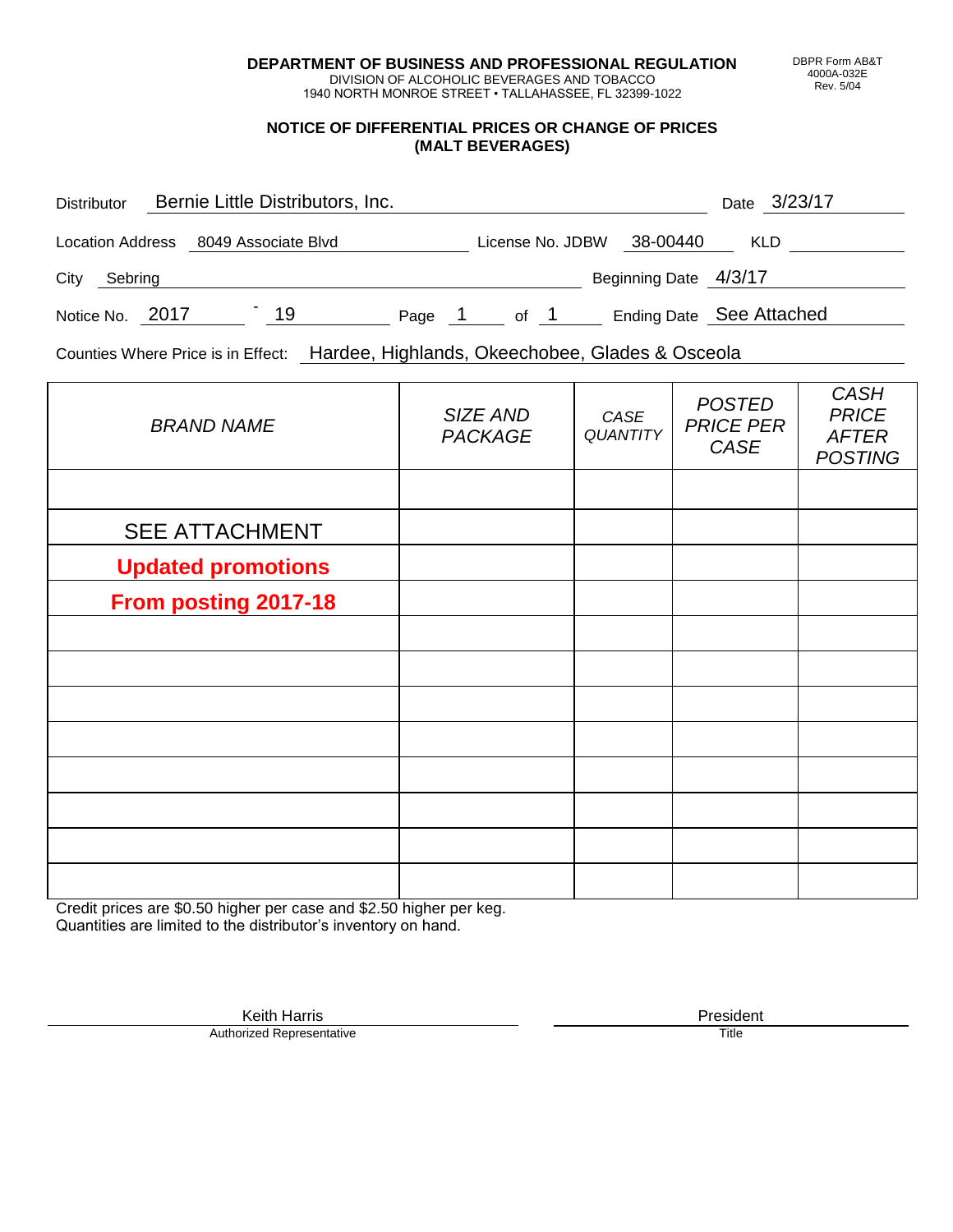|                                                                 |                          |          |                      |         | Posted Frontline |            |            |                         |
|-----------------------------------------------------------------|--------------------------|----------|----------------------|---------|------------------|------------|------------|-------------------------|
| <b>Brands</b>                                                   | Package                  | Start    | Stop                 | Price   | Price            | Qty        | Premise    | Comment                 |
| Bud, Bud Lt                                                     | 24/8oz Can               | 03/13/17 | 07/02/17             | \$12.30 | \$13.25          | $5-19$     | Off        |                         |
| Bud, Bud Lt                                                     | 24/8oz Can               | 03/13/17 | 07/02/17             | \$11.40 | \$13.25          | $20+$      | Off        |                         |
| Bud & Bud Lt                                                    | 24/8oz Can 2/12          | 03/13/17 | 07/02/17             | \$13.10 | \$13.60          | $5-19$     | Off        |                         |
| Bud & Bud Lt                                                    | 24/8oz Can 2/12          | 03/13/17 | 07/02/17             | \$12.20 | \$13.60          | $20+$      | Off        |                         |
|                                                                 |                          |          |                      |         |                  |            |            |                         |
| Michelob Ultra                                                  | 24/8oz Can 2/12          | 03/13/17 | 07/02/17             | \$13.50 | \$14.45          | $5-19$     | Off        |                         |
| Michelob Ultra                                                  | 24/8oz Can 2/12          | 03/13/17 | 07/02/17             | \$12.20 | \$14.45          | $20+$      | Off        |                         |
| Michelob Ultra                                                  |                          |          |                      | \$12.70 |                  |            |            |                         |
| Michelob Ultra                                                  | 24/8oz Can<br>24/8oz Can | 03/13/17 | 07/02/17<br>07/02/17 |         | \$14.35          | $5-19$     | Off<br>Off |                         |
| Brands & Packages above may be mixed and matched to achieve qty |                          | 03/13/17 |                      | \$11.40 | \$14.35          | $20+$      |            |                         |
|                                                                 |                          |          |                      |         |                  |            |            |                         |
| Bud, Bud Lt, Select, Select 55                                  | 24/12oz Can/LNR 4/6      | 04/03/17 | 04/16/17             | 21.60   | 23.80            | $10+$      | Off        |                         |
|                                                                 |                          |          |                      |         |                  |            |            |                         |
| Michelob, Michelob Lt, Michelob Amberbock                       | 24/12oz LNNR 4/6         | 04/03/17 | 04/16/17             | 21.60   | 24.55            | $10+$      | Off        |                         |
|                                                                 |                          |          |                      |         |                  |            |            |                         |
| <b>Land Shark</b>                                               | 24/12oz LNNR 4/6         | 04/03/17 | 04/16/17             | 15.85   | 24.55            | $10+$      | Off        | <b>Price Change</b>     |
| Brands & Packages above may be mixed and matched to achieve qty |                          |          |                      |         |                  |            |            |                         |
|                                                                 |                          |          |                      |         |                  |            |            |                         |
| Bud, Bud Lt, Select, Select 55                                  | 24/12oz Can/LNR 4/6      | 04/17/17 | 07/02/17             | 21.60   | 23.80            | $10+$      | Off        |                         |
| Michelob, Michelob Lt, Michelob Amberbock                       | 24/12oz LNNR 4/6         |          |                      |         |                  |            | Off        |                         |
|                                                                 |                          | 04/17/17 | 07/02/17             | 21.60   | 24.55            | $10+$      |            | <b>Stop Date Change</b> |
| <b>Land Shark</b>                                               | 24/12oz LNNR 4/6         | 04/17/17 | 07/02/17             | 21.60   | 24.55            | $10 - 111$ | Off        |                         |
| <b>Land Shark</b>                                               | 24/12oz LNNR 4/6         | 04/17/17 | 07/02/17             | 20.25   | 24.55            | $112+$     | Off        |                         |
| Brands & Packages above may be mixed and matched to achieve qty |                          |          |                      |         |                  |            |            |                         |
|                                                                 |                          |          |                      |         |                  |            |            |                         |
| Bud, Bud Lt, Select, Select 55                                  | 24/12oz Can/LNR 4/6      | 06/19/17 | 06/25/17             | 21.60   | 23.80            | $10+$      | Off        |                         |
|                                                                 |                          |          |                      |         |                  |            |            |                         |
| Michelob, Michelob Lt, Michelob Amberbock                       | 24/12oz LNNR 4/6         | 06/19/17 | 06/25/17             | 21.60   | 24.55            | $10+$      | Off        |                         |
|                                                                 |                          |          |                      |         |                  |            |            |                         |
| <b>Land Shark</b>                                               | 24/12oz LNNR 4/6         | 06/19/17 | 06/25/17             | 16.50   | 24.55            | $10+$      | Off        |                         |
| Brands & Packages above may be mixed and matched to achieve qty |                          |          |                      |         |                  |            |            |                         |
|                                                                 |                          |          |                      |         |                  |            |            |                         |
| Bud, Bud Lt, Select, Select 55                                  | 24/12oz Can/LNR 4/6      | 06/26/17 | 07/02/17             | 21.60   | 23.80            | $10+$      | Off        |                         |
|                                                                 |                          |          |                      |         |                  |            |            |                         |
| Michelob, Michelob Lt, Michelob Amberbock                       | 24/12oz LNNR 4/6         | 06/26/17 | 07/02/17             | 21.60   | 24.55            | $10+$      | Off        |                         |
|                                                                 |                          |          |                      |         |                  |            |            |                         |
| Land Shark                                                      | 24/12oz LNNR 4/6         | 06/26/17 | 07/02/17             | 21.60   | 24.55            | $10 - 111$ | Off        |                         |
| <b>Land Shark</b>                                               | 24/12oz LNNR 4/6         | 06/26/17 | 07/02/17             | 20.25   | 24.55            | $112+$     | Off        |                         |
| Brands & Packages above may be mixed and matched to achieve qty |                          |          |                      |         |                  |            |            |                         |
|                                                                 |                          |          |                      |         |                  |            |            |                         |
| Bud, Bud Lt                                                     | 24/16oz Can 6/4          | 09/12/16 | 07/02/17             | 22.65   | 25.65            | $5+$       | On & Off   |                         |
| Brands & Packages above may be mixed and matched to achieve qty |                          |          |                      |         |                  |            |            |                         |
| Bud, Bud Lt                                                     | 24/16oz Can 3/8          | 06/05/17 | 06/25/17             | 19.45   | 25.20            | $25+$      | Off        |                         |
| Michelob Ultra                                                  | 24/16oz Can 3/8          | 06/05/17 | 06/25/17             | 19.45   | 27.10            | $25+$      | Off        |                         |
| Brands & Packages above may be mixed and matched to achieve qty |                          |          |                      |         |                  |            |            |                         |
|                                                                 |                          |          |                      |         |                  |            |            |                         |
| Bud, Bud Lt                                                     | 24/16oz CALNR 3/8        | 04/03/17 | 04/16/17             | 23.45   | 27.60            | $30+$      | Off        |                         |
|                                                                 |                          |          |                      |         |                  |            |            |                         |
| Bud, Bud Lt                                                     | 24/16oz CALNR 3/8        | 05/01/17 | 05/14/17             | 23.45   | 27.60            | $30+$      | Off        |                         |
| Brands & Packages above may be mixed and matched to achieve gty |                          |          |                      |         |                  |            |            |                         |
|                                                                 | 24/16oz Can              |          |                      |         |                  |            |            |                         |
| Bud, Bud Lt                                                     |                          | 09/12/16 | 07/02/17             | 20.90   | 27.60            | $30+$      | Off        |                         |
| Brands & Packages above may be mixed and matched to achieve qty |                          |          |                      |         |                  |            |            |                         |
|                                                                 |                          |          |                      |         |                  |            |            |                         |
| Bud, Bud Lt, Select & Select 55                                 | 18pk/12oz Can & LNNR     | 09/12/16 | 07/02/17             | 14.80   | 16.90            | $20+$      | Off        |                         |
| Brands & Packages above may be mixed and matched to achieve qty |                          |          |                      |         |                  |            |            |                         |
| Bud, Bud Lt, Select & Select 55                                 | 24/12oz LNNR 2/12        | 09/12/16 | 07/02/17             | 21.55   | 22.50            | $10+$      | On         |                         |
| Brands & Packages above may be mixed and matched to achieve qty |                          |          |                      |         |                  |            |            |                         |
|                                                                 |                          |          |                      |         |                  |            |            |                         |
| Bud, Bud Lt, Select & Select 55                                 | 24/12oz Can & LNNR 2/12  | 03/22/17 | 01/25/17             | 21.55   | 22.50            | $10+$      | Off        |                         |
| Brands & Packages above may be mixed and matched to achieve qty |                          |          |                      |         |                  |            |            |                         |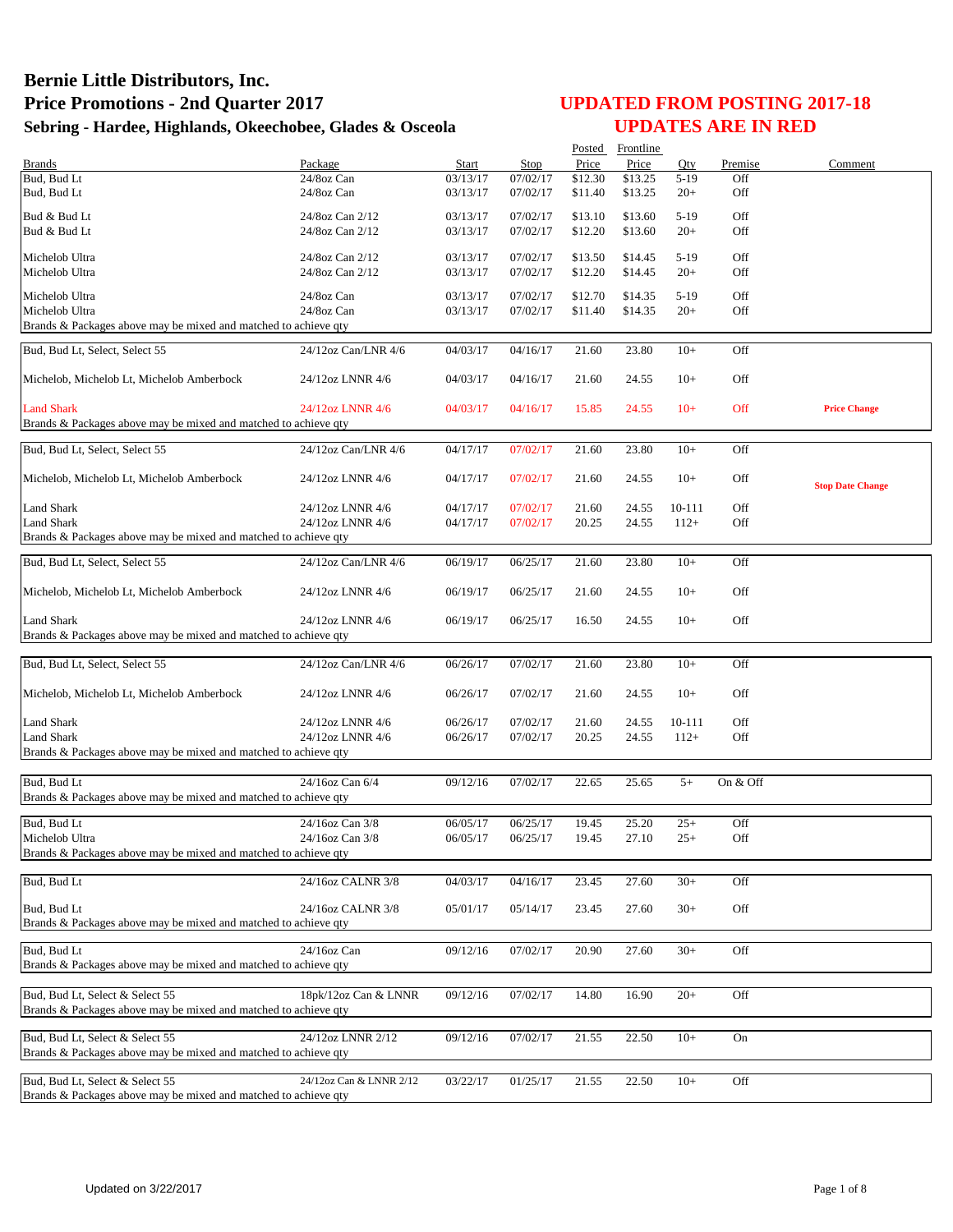|                                                                               |                              |                      |                      |                | Posted Frontline |                |                 |         |
|-------------------------------------------------------------------------------|------------------------------|----------------------|----------------------|----------------|------------------|----------------|-----------------|---------|
| <b>Brands</b>                                                                 | Package                      | Start                | Stop                 | Price          | Price            | Otv            | Premise         | Comment |
| Bud, Bud Lt, Select & Select 55                                               | $24/12$ oz Can               | 09/12/16             | 07/02/17             | 20.75          | 22.60            | 10-44          | Off             |         |
| Bud, Bud Lt, Select & Select 55                                               | $24/12$ oz Can               | 09/12/16             | 07/02/17             | 19.75          | 22.60            | $45+$          | Off             |         |
|                                                                               |                              |                      |                      |                |                  |                |                 |         |
| Bud, Bud Lt,<br>Bud, Bud Lt,                                                  | 24/12oz LNNR<br>24/12oz LNNR | 09/12/16<br>09/12/16 | 07/02/17<br>07/02/17 | 20.75<br>19.75 | 22.60            | 10-44          | Off<br>Off      |         |
|                                                                               |                              |                      |                      |                | 22.60            | $45+$          |                 |         |
| <b>Bud Light Lime</b>                                                         | 24/12oz LNNR/Can             | 09/12/16             | 07/02/17             | 22.20          | 24.10            | 10-44          | Off             |         |
| <b>Bud Light Lime</b>                                                         | 24/12oz LNNR/Can             | 09/12/16             | 07/02/17             | 19.75          | 24.10            | $45+$          | Off             |         |
|                                                                               |                              |                      |                      |                |                  |                |                 |         |
| Michelob Ultra                                                                | 24/12oz Can & LNNR           | 09/12/16             | 07/02/17             | 22.20          | 24.10            | 10-44          | Off             |         |
| Michelob Ultra                                                                | 24/12oz Can & LNNR           | 09/12/16             | 07/02/17             | 20.70          | 24.10            | $45+$          | Off             |         |
| Brands & Packages above may be mixed and matched to achieve qty               |                              |                      |                      |                |                  |                |                 |         |
| Bud, Bud Light, Select                                                        | 24/16oz ALNR/CALNR           | 01/02/17             | 07/02/17             | \$21.55        | \$28.50          | $144+$         | On              |         |
| Brands & Packages above may be mixed and matched to achieve qty               |                              |                      |                      |                |                  |                |                 |         |
|                                                                               |                              |                      |                      |                |                  |                |                 |         |
| Bud, Bud Lt                                                                   | 24/16oz CALNR                | 09/12/16             | 07/02/17             | 24.85          | 28.50            | $98+$          | Off             |         |
| Brands & Packages above may be mixed and matched to achieve qty               |                              |                      |                      |                |                  |                |                 |         |
|                                                                               |                              |                      |                      |                |                  |                |                 |         |
| Bud, Bud Lt                                                                   | 20/16oz CALNR                | 02/06/17             | 07/02/17             | 17.95          | 23.00            | $33+$          | Off             |         |
| Brands & Packages above may be mixed and matched to achieve qty               |                              |                      |                      |                |                  |                |                 |         |
| Bud Lt Lime & Platinum                                                        | 24/16 CALNR 3/8              | 03/27/17             | 07/02/17             | 30.67          | 36.15            | $10+$          | On              |         |
| Brands & Packages above may be mixed and matched to achieve qty               |                              |                      |                      |                |                  |                |                 |         |
|                                                                               |                              |                      |                      |                |                  |                |                 |         |
| Oculto                                                                        | 24/12oz LNNR 2/12            | 09/12/16             | 07/02/17             | 26.65          | 29.90            | $20+$          | Off             |         |
| Brands & Packages above may be mixed and matched to achieve qty               |                              |                      |                      |                |                  |                |                 |         |
|                                                                               |                              |                      |                      |                |                  |                |                 |         |
| BL Lime, Platinum, Black Crown, Mich Lt & Ultra                               | 18/12oz LNNR/Cans            | 09/12/16             | 07/02/17             | 16.95          | 18.45            | $5 - 59$       | Off             |         |
| BL Lime, Platinum, Black Crown, Mich Lt & Ultra                               | 18/12oz LNNR/Cans            | 09/12/16             | 07/02/17             | 15.85          | 18.45            | $60+$          | Off             |         |
| Brands & Packages above may be mixed and matched to achieve qty               |                              |                      |                      |                |                  |                |                 |         |
| Mich, Mic Lt, Ultra, Ultra Amber, Amberbock & Ultra                           |                              |                      |                      |                |                  |                |                 |         |
| <b>Lime Cactus</b>                                                            | 24/12oz Can/LNNR 2/12        | 11/24/16             | 07/02/17             | 23.90          | 24.85            | $5+$           | Off             |         |
| Michelob Ultra                                                                | 24/16oz CALNR 3/8            | 11/24/16             | 07/02/17             | 35.85          | 37.25            | $5+$           | Off             |         |
| Brands & Packages above may be mixed and matched to achieve qty               |                              |                      |                      |                |                  |                |                 |         |
|                                                                               |                              |                      |                      |                |                  |                |                 |         |
| BL Lime, Platinum, Black Crown & Landshark<br>BL Lime, Platinum & Landshark   | 24/12oz LNNR 2/12            | 09/12/16<br>09/12/16 | 07/02/17<br>07/02/17 | 20.45<br>20.45 | 24.10<br>24.10   | $10+$<br>$10+$ | <b>ON</b><br>ON |         |
| Brands & Packages above may be mixed and matched to achieve qty               | 24/12oz Cans 2/12            |                      |                      |                |                  |                |                 |         |
|                                                                               |                              |                      |                      |                |                  |                |                 |         |
| BL Lime, Platinum & Black Crown                                               | 24/12oz Cans/LNNR 2/12       | 03/22/17             | 04/30/17             | 23.15          | 24.10            | $1+$           | Off             |         |
|                                                                               |                              |                      |                      |                |                  |                |                 |         |
| BLL Rita Family (Lime, Straw, Mango, Raz, Orange, Grape,                      |                              |                      |                      |                |                  |                |                 |         |
| Peach & Seasonal)<br>BLL Rita Family (Lime, Straw, Mango, Raz, Orange, Grape, | 24/8oz Can 2/12              | 03/22/17             | 04/30/17             | 23.15          | 24.10            | $1-6$          | Off             |         |
| Peach & Seasonal)                                                             | 24/8oz Can 2/12              | 03/22/17             | 04/30/17             | 21.30          | 24.10            | $7+$           | Off             |         |
| Brands & Packages above may be mixed and matched to achieve gty               |                              |                      |                      |                |                  |                |                 |         |
| BL Lime, Platinum & Black Crown                                               | 24/12oz Cans/LNNR 2/12       | 05/01/17             | 05/07/17             | 23.15          | 24.10            | $1+$           | Off             |         |
|                                                                               |                              |                      |                      |                |                  |                |                 |         |
| BLL Rita Family (Lime, Straw, Mango, Raz, Orange, Grape,                      |                              |                      |                      |                |                  |                |                 |         |
| Peach & Seasonal)                                                             | 24/8oz Can 2/12              | 05/01/17             | 05/07/17             | 23.15          | 24.10            | $1-6$          | Off             |         |
| BLL Rita Family (Lime, Straw, Mango, Raz, Orange, Grape,                      |                              |                      |                      |                |                  |                |                 |         |
| Peach & Seasonal)                                                             | 24/8oz Can 2/12              | 05/01/17             | 05/07/17             | 21.30          | 24.10            | $7-26$         | Off             |         |
| BLL Rita Family (Lime, Straw, Mango, Raz, Orange, Grape,                      |                              |                      |                      |                |                  |                |                 |         |
| Peach & Seasonal)                                                             | 24/8oz Can 2/12              | 05/01/17             | 05/07/17             | 13.70          | 24.10            | $27+$          | Off             |         |
| Brands & Packages above may be mixed and matched to achieve qty               |                              |                      |                      |                |                  |                |                 |         |
| BL Lime, Platinum & Black Crown                                               | 24/12oz Cans/LNNR 2/12       | 05/08/17             | 06/25/17             | 23.15          | 24.10            | $1+$           | Off             |         |
|                                                                               |                              |                      |                      |                |                  |                |                 |         |
| BLL Rita Family (Lime, Straw, Mango, Raz, Orange, Grape,                      |                              |                      |                      |                |                  |                |                 |         |
| Peach & Seasonal)<br>BLL Rita Family (Lime, Straw, Mango, Raz, Orange, Grape, | 24/8oz Can 2/12              | 05/08/17             | 06/25/17             | 23.15          | 24.10            | $1-6$          | Off             |         |
| Peach & Seasonal)                                                             | 24/8oz Can 2/12              | 05/08/17             | 06/25/17             | 21.30          | 24.10            | $7+$           | Off             |         |
| Brands & Packages above may be mixed and matched to achieve qty               |                              |                      |                      |                |                  |                |                 |         |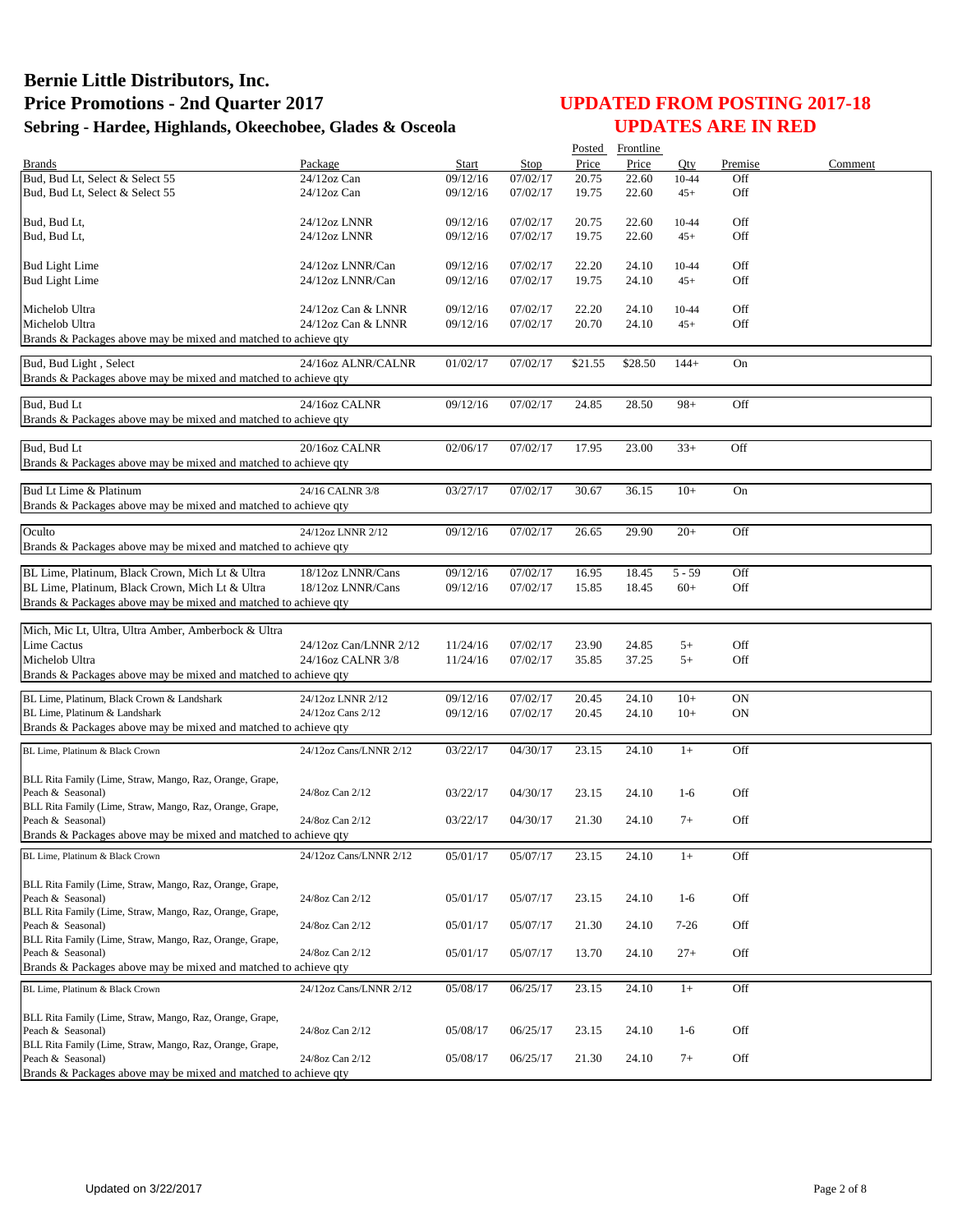| Package<br><b>Start</b><br><b>Stop</b><br>Qty<br>Premise<br><b>Brands</b><br>24.10<br>Off<br>24/12oz Cans/LNNR 2/12<br>06/26/17<br>07/02/17<br>23.15<br>$1+$<br>BL Lime, Platinum & Black Crown<br>BLL Rita Family (Lime, Straw, Mango, Raz, Orange, Grape,<br>06/26/17<br>07/02/17<br>Off<br>Peach & Seasonal)<br>24/8oz Can 2/12<br>23.15<br>24.10<br>$1-6$<br>BLL Rita Family (Lime, Straw, Mango, Raz, Orange, Grape,<br>Off<br>Peach & Seasonal)<br>24/8oz Can 2/12<br>06/26/17<br>07/02/17<br>21.30<br>24.10<br>$7-26$<br>BLL Rita Family (Lime, Straw, Mango, Raz, Orange, Grape,<br>Peach & Seasonal)<br>Off<br>24/8oz Can 2/12<br>06/26/17<br>07/02/17<br>13.70<br>24.10<br>$27+$<br>Brands & Packages above may be mixed and matched to achieve qty<br>Bud Light Lime, Platinum & Black Crown<br>04/30/17<br>21.60<br>24.55<br>$10+$<br>Off<br>24/12oz LNNR 4/6<br>04/03/17<br>Brands & Packages above may be mixed and matched to achieve qty<br>Bud Lt Platinum & Black Crown<br>05/07/17<br>24.55<br>$10+$<br>Off<br>05/01/17<br>21.60<br>24/12oz LNNR 4/6<br><b>Bud Light Lime</b><br>05/01/17<br>05/07/17<br>21.60<br>$10-14$<br>Off<br>24.55<br>24/12oz LNNR 4/6<br>Off<br><b>Bud Light Lime</b><br>05/01/17<br>05/07/17<br>24/12oz LNNR 4/6<br>15.85<br>24.55<br>$15+$<br>Brands & Packages above may be mixed and matched to achieve qty<br>Bud Light Lime, Platinum & Black Crown<br>07/02/17<br>Off<br>05/08/17<br>21.60<br>24.55<br>$10+$<br>24/12oz LNNR 4/6<br>Brands & Packages above may be mixed and matched to achieve qty<br>24/12oz Can S/C<br>04/29/17<br>Off<br>Busch, Busch Lt, Nat Lt, Nat Ice & Rolling Rock<br>01/16/17<br>15.35<br>17.00<br>15-76<br>04/29/17<br>Off<br>Busch, Busch Lt, Nat Lt, Nat Ice & Rolling Rock<br>$24/12$ oz Can S/C<br>01/16/17<br>13.80<br>17.00<br>$77+$<br>$24/12$ oz Can S/C<br>01/16/17<br>04/29/17<br>Off<br>15.35<br>16.10<br>$1 - 4$<br>Natty Daddy<br>$24/12$ oz Can S/C<br>04/29/17<br>5-76<br>Off<br>Natty Daddy<br>01/16/17<br>14.35<br>16.10<br>$24/12$ oz Can S/C<br>04/29/17<br>Off<br>Natty Daddy<br>01/16/17<br>13.80<br>16.10<br>$77+$<br>Brands & Packages above may be mixed and matched to achieve qty<br>24/12oz Can S/C<br>07/02/17<br>Off<br>Busch, Busch Lt, Nat Lt, Nat Ice & Rolling Rock<br>05/01/17<br>15.35<br>17.00<br>$15+$<br>Brands & Packages above may be mixed and matched to achieve qty<br>24/12oz Can S/C<br>07/02/17<br><b>Natty Daddy</b><br>05/01/17<br>14.35<br>16.10<br>$5+$<br>Off<br>Busch, Busch Lt, Nat Lt, Nat Ice, Bud Ice, Rolling Rock<br>& Busch Ice<br>Off<br>18/12oz Cans/LNNR<br>04/03/17<br>04/16/17<br>10.95<br>12.40<br>20-39<br>Busch, Busch Lt, Nat Lt, Nat Ice, Bud Ice, Rolling Rock<br>& Busch Ice<br>18/12oz Cans/LNNR<br>Off<br>04/03/17<br>04/16/17<br>9.35<br>12.40<br>$40+$<br>Brands & Packages above may be mixed and matched to achieve qty<br>Busch, Busch Lt, Nat Lt, Nat Ice, Bud Ice, Rolling Rock<br>& Busch Ice<br>18/12oz Cans/LNNR<br>Off<br>04/17/17<br>07/02/17<br>9.35<br>12.40<br>$40+$<br>Brands & Packages above may be mixed and matched to achieve qty<br>Bud Ice, King Cobra, High Gravity, Natty Daddy &<br>24/16oz Can 6/4<br>01/02/17<br>Off<br>Rolling Rock<br>07/02/17<br>\$15.95<br>\$19.55<br>$^{+}$<br>Brands & Packages above may be mixed and matched to achieve qty<br>09/12/16<br>07/02/17<br>Off<br>Shock Top & Shock Top Sampler<br>24/12oz LNNR<br>19.70<br>27.75<br>$56+$<br>09/12/16<br>07/02/17<br>Off<br>Shock Top & Shock Top Lemon<br>15/12oz Can<br>13.65<br>15.25<br>$50+$<br>30/12oz Can 2/15<br>Shock Top & Shock Top Lemon<br>09/12/16<br>07/02/17<br>25.70<br>28.90<br>$25+$<br>Off<br>Shock Top, Apple Wheat, Lemon, Pumpkin, Rasp, IPA, Winter<br>24/12oz LNNR 4/6<br>Off<br>Combo, Choc, Pretzel, Ginger, Ruby Red<br>03/13/17<br>06/10/17<br>27.10<br>27.75<br>$1-19$<br>Shock Top, Apple Wheat, Lemon, Pumpkin, Rasp, IPA, Winter<br>03/13/17<br>06/10/17<br>Combo, Choc, Pretzel, Ginger, Ruby Red<br>24/12oz LNNR 4/6<br>26.10<br>27.75<br>$20-55$<br>Off<br>Shock Top, Apple Wheat, Lemon, Pumpkin, Rasp, IPA, Winter<br>03/13/17<br>Off<br>Combo, Choc, Pretzel, Ginger, Ruby Red<br>24/12oz LNNR 4/6<br>06/10/17<br>25.10<br>27.75<br>56-111<br>Shock Top, Apple Wheat, Lemon, Pumpkin, Rasp, IPA, Winter<br>03/13/17<br>06/10/17<br>27.75<br>$112+$<br>Off<br>Combo, Choc, Pretzel, Ginger, Ruby Red<br>24/12oz LNNR 4/6<br>24.10<br>Brands & Packages above may be mixed and matched to achieve qty<br>Shock Top, Apple Wheat, Lemon, Pumpkin, Rasp, IPA, Winter<br>Off<br>24/12oz LNNR 4/6<br>27.10<br>Combo, Choc, Pretzel, Ginger, Ruby Red<br>06/12/17<br>06/18/17<br>27.75<br>$1-19$<br>Shock Top, Apple Wheat, Lemon, Pumpkin, Rasp, IPA, Winter<br>Off<br>Combo, Choc, Pretzel, Ginger, Ruby Red<br>24/12oz LNNR 4/6<br>06/12/17<br>06/18/17<br>19.20<br>27.75<br>$20+$<br>Brands & Packages above may be mixed and matched to achieve qty |  |  | Posted | Frontline |  |         |
|--------------------------------------------------------------------------------------------------------------------------------------------------------------------------------------------------------------------------------------------------------------------------------------------------------------------------------------------------------------------------------------------------------------------------------------------------------------------------------------------------------------------------------------------------------------------------------------------------------------------------------------------------------------------------------------------------------------------------------------------------------------------------------------------------------------------------------------------------------------------------------------------------------------------------------------------------------------------------------------------------------------------------------------------------------------------------------------------------------------------------------------------------------------------------------------------------------------------------------------------------------------------------------------------------------------------------------------------------------------------------------------------------------------------------------------------------------------------------------------------------------------------------------------------------------------------------------------------------------------------------------------------------------------------------------------------------------------------------------------------------------------------------------------------------------------------------------------------------------------------------------------------------------------------------------------------------------------------------------------------------------------------------------------------------------------------------------------------------------------------------------------------------------------------------------------------------------------------------------------------------------------------------------------------------------------------------------------------------------------------------------------------------------------------------------------------------------------------------------------------------------------------------------------------------------------------------------------------------------------------------------------------------------------------------------------------------------------------------------------------------------------------------------------------------------------------------------------------------------------------------------------------------------------------------------------------------------------------------------------------------------------------------------------------------------------------------------------------------------------------------------------------------------------------------------------------------------------------------------------------------------------------------------------------------------------------------------------------------------------------------------------------------------------------------------------------------------------------------------------------------------------------------------------------------------------------------------------------------------------------------------------------------------------------------------------------------------------------------------------------------------------------------------------------------------------------------------------------------------------------------------------------------------------------------------------------------------------------------------------------------------------------------------------------------------------------------------------------------------------------------------------------------------------------------------------------------------------------------------------------------------------------------------------------------------------------------------------------------------------------------------------------------------------------------------------------------------------------------------------------------------------------------------------------------------------------------------------------------------------------------------------------------------------------------------------------------------------------------------------------------------------------------------------------------------------------------------------------------------------------------------------------------------------------------------------------------|--|--|--------|-----------|--|---------|
|                                                                                                                                                                                                                                                                                                                                                                                                                                                                                                                                                                                                                                                                                                                                                                                                                                                                                                                                                                                                                                                                                                                                                                                                                                                                                                                                                                                                                                                                                                                                                                                                                                                                                                                                                                                                                                                                                                                                                                                                                                                                                                                                                                                                                                                                                                                                                                                                                                                                                                                                                                                                                                                                                                                                                                                                                                                                                                                                                                                                                                                                                                                                                                                                                                                                                                                                                                                                                                                                                                                                                                                                                                                                                                                                                                                                                                                                                                                                                                                                                                                                                                                                                                                                                                                                                                                                                                                                                                                                                                                                                                                                                                                                                                                                                                                                                                                                                                                                                  |  |  | Price  | Price     |  | Comment |
|                                                                                                                                                                                                                                                                                                                                                                                                                                                                                                                                                                                                                                                                                                                                                                                                                                                                                                                                                                                                                                                                                                                                                                                                                                                                                                                                                                                                                                                                                                                                                                                                                                                                                                                                                                                                                                                                                                                                                                                                                                                                                                                                                                                                                                                                                                                                                                                                                                                                                                                                                                                                                                                                                                                                                                                                                                                                                                                                                                                                                                                                                                                                                                                                                                                                                                                                                                                                                                                                                                                                                                                                                                                                                                                                                                                                                                                                                                                                                                                                                                                                                                                                                                                                                                                                                                                                                                                                                                                                                                                                                                                                                                                                                                                                                                                                                                                                                                                                                  |  |  |        |           |  |         |
|                                                                                                                                                                                                                                                                                                                                                                                                                                                                                                                                                                                                                                                                                                                                                                                                                                                                                                                                                                                                                                                                                                                                                                                                                                                                                                                                                                                                                                                                                                                                                                                                                                                                                                                                                                                                                                                                                                                                                                                                                                                                                                                                                                                                                                                                                                                                                                                                                                                                                                                                                                                                                                                                                                                                                                                                                                                                                                                                                                                                                                                                                                                                                                                                                                                                                                                                                                                                                                                                                                                                                                                                                                                                                                                                                                                                                                                                                                                                                                                                                                                                                                                                                                                                                                                                                                                                                                                                                                                                                                                                                                                                                                                                                                                                                                                                                                                                                                                                                  |  |  |        |           |  |         |
|                                                                                                                                                                                                                                                                                                                                                                                                                                                                                                                                                                                                                                                                                                                                                                                                                                                                                                                                                                                                                                                                                                                                                                                                                                                                                                                                                                                                                                                                                                                                                                                                                                                                                                                                                                                                                                                                                                                                                                                                                                                                                                                                                                                                                                                                                                                                                                                                                                                                                                                                                                                                                                                                                                                                                                                                                                                                                                                                                                                                                                                                                                                                                                                                                                                                                                                                                                                                                                                                                                                                                                                                                                                                                                                                                                                                                                                                                                                                                                                                                                                                                                                                                                                                                                                                                                                                                                                                                                                                                                                                                                                                                                                                                                                                                                                                                                                                                                                                                  |  |  |        |           |  |         |
|                                                                                                                                                                                                                                                                                                                                                                                                                                                                                                                                                                                                                                                                                                                                                                                                                                                                                                                                                                                                                                                                                                                                                                                                                                                                                                                                                                                                                                                                                                                                                                                                                                                                                                                                                                                                                                                                                                                                                                                                                                                                                                                                                                                                                                                                                                                                                                                                                                                                                                                                                                                                                                                                                                                                                                                                                                                                                                                                                                                                                                                                                                                                                                                                                                                                                                                                                                                                                                                                                                                                                                                                                                                                                                                                                                                                                                                                                                                                                                                                                                                                                                                                                                                                                                                                                                                                                                                                                                                                                                                                                                                                                                                                                                                                                                                                                                                                                                                                                  |  |  |        |           |  |         |
|                                                                                                                                                                                                                                                                                                                                                                                                                                                                                                                                                                                                                                                                                                                                                                                                                                                                                                                                                                                                                                                                                                                                                                                                                                                                                                                                                                                                                                                                                                                                                                                                                                                                                                                                                                                                                                                                                                                                                                                                                                                                                                                                                                                                                                                                                                                                                                                                                                                                                                                                                                                                                                                                                                                                                                                                                                                                                                                                                                                                                                                                                                                                                                                                                                                                                                                                                                                                                                                                                                                                                                                                                                                                                                                                                                                                                                                                                                                                                                                                                                                                                                                                                                                                                                                                                                                                                                                                                                                                                                                                                                                                                                                                                                                                                                                                                                                                                                                                                  |  |  |        |           |  |         |
|                                                                                                                                                                                                                                                                                                                                                                                                                                                                                                                                                                                                                                                                                                                                                                                                                                                                                                                                                                                                                                                                                                                                                                                                                                                                                                                                                                                                                                                                                                                                                                                                                                                                                                                                                                                                                                                                                                                                                                                                                                                                                                                                                                                                                                                                                                                                                                                                                                                                                                                                                                                                                                                                                                                                                                                                                                                                                                                                                                                                                                                                                                                                                                                                                                                                                                                                                                                                                                                                                                                                                                                                                                                                                                                                                                                                                                                                                                                                                                                                                                                                                                                                                                                                                                                                                                                                                                                                                                                                                                                                                                                                                                                                                                                                                                                                                                                                                                                                                  |  |  |        |           |  |         |
|                                                                                                                                                                                                                                                                                                                                                                                                                                                                                                                                                                                                                                                                                                                                                                                                                                                                                                                                                                                                                                                                                                                                                                                                                                                                                                                                                                                                                                                                                                                                                                                                                                                                                                                                                                                                                                                                                                                                                                                                                                                                                                                                                                                                                                                                                                                                                                                                                                                                                                                                                                                                                                                                                                                                                                                                                                                                                                                                                                                                                                                                                                                                                                                                                                                                                                                                                                                                                                                                                                                                                                                                                                                                                                                                                                                                                                                                                                                                                                                                                                                                                                                                                                                                                                                                                                                                                                                                                                                                                                                                                                                                                                                                                                                                                                                                                                                                                                                                                  |  |  |        |           |  |         |
|                                                                                                                                                                                                                                                                                                                                                                                                                                                                                                                                                                                                                                                                                                                                                                                                                                                                                                                                                                                                                                                                                                                                                                                                                                                                                                                                                                                                                                                                                                                                                                                                                                                                                                                                                                                                                                                                                                                                                                                                                                                                                                                                                                                                                                                                                                                                                                                                                                                                                                                                                                                                                                                                                                                                                                                                                                                                                                                                                                                                                                                                                                                                                                                                                                                                                                                                                                                                                                                                                                                                                                                                                                                                                                                                                                                                                                                                                                                                                                                                                                                                                                                                                                                                                                                                                                                                                                                                                                                                                                                                                                                                                                                                                                                                                                                                                                                                                                                                                  |  |  |        |           |  |         |
|                                                                                                                                                                                                                                                                                                                                                                                                                                                                                                                                                                                                                                                                                                                                                                                                                                                                                                                                                                                                                                                                                                                                                                                                                                                                                                                                                                                                                                                                                                                                                                                                                                                                                                                                                                                                                                                                                                                                                                                                                                                                                                                                                                                                                                                                                                                                                                                                                                                                                                                                                                                                                                                                                                                                                                                                                                                                                                                                                                                                                                                                                                                                                                                                                                                                                                                                                                                                                                                                                                                                                                                                                                                                                                                                                                                                                                                                                                                                                                                                                                                                                                                                                                                                                                                                                                                                                                                                                                                                                                                                                                                                                                                                                                                                                                                                                                                                                                                                                  |  |  |        |           |  |         |
|                                                                                                                                                                                                                                                                                                                                                                                                                                                                                                                                                                                                                                                                                                                                                                                                                                                                                                                                                                                                                                                                                                                                                                                                                                                                                                                                                                                                                                                                                                                                                                                                                                                                                                                                                                                                                                                                                                                                                                                                                                                                                                                                                                                                                                                                                                                                                                                                                                                                                                                                                                                                                                                                                                                                                                                                                                                                                                                                                                                                                                                                                                                                                                                                                                                                                                                                                                                                                                                                                                                                                                                                                                                                                                                                                                                                                                                                                                                                                                                                                                                                                                                                                                                                                                                                                                                                                                                                                                                                                                                                                                                                                                                                                                                                                                                                                                                                                                                                                  |  |  |        |           |  |         |
|                                                                                                                                                                                                                                                                                                                                                                                                                                                                                                                                                                                                                                                                                                                                                                                                                                                                                                                                                                                                                                                                                                                                                                                                                                                                                                                                                                                                                                                                                                                                                                                                                                                                                                                                                                                                                                                                                                                                                                                                                                                                                                                                                                                                                                                                                                                                                                                                                                                                                                                                                                                                                                                                                                                                                                                                                                                                                                                                                                                                                                                                                                                                                                                                                                                                                                                                                                                                                                                                                                                                                                                                                                                                                                                                                                                                                                                                                                                                                                                                                                                                                                                                                                                                                                                                                                                                                                                                                                                                                                                                                                                                                                                                                                                                                                                                                                                                                                                                                  |  |  |        |           |  |         |
|                                                                                                                                                                                                                                                                                                                                                                                                                                                                                                                                                                                                                                                                                                                                                                                                                                                                                                                                                                                                                                                                                                                                                                                                                                                                                                                                                                                                                                                                                                                                                                                                                                                                                                                                                                                                                                                                                                                                                                                                                                                                                                                                                                                                                                                                                                                                                                                                                                                                                                                                                                                                                                                                                                                                                                                                                                                                                                                                                                                                                                                                                                                                                                                                                                                                                                                                                                                                                                                                                                                                                                                                                                                                                                                                                                                                                                                                                                                                                                                                                                                                                                                                                                                                                                                                                                                                                                                                                                                                                                                                                                                                                                                                                                                                                                                                                                                                                                                                                  |  |  |        |           |  |         |
|                                                                                                                                                                                                                                                                                                                                                                                                                                                                                                                                                                                                                                                                                                                                                                                                                                                                                                                                                                                                                                                                                                                                                                                                                                                                                                                                                                                                                                                                                                                                                                                                                                                                                                                                                                                                                                                                                                                                                                                                                                                                                                                                                                                                                                                                                                                                                                                                                                                                                                                                                                                                                                                                                                                                                                                                                                                                                                                                                                                                                                                                                                                                                                                                                                                                                                                                                                                                                                                                                                                                                                                                                                                                                                                                                                                                                                                                                                                                                                                                                                                                                                                                                                                                                                                                                                                                                                                                                                                                                                                                                                                                                                                                                                                                                                                                                                                                                                                                                  |  |  |        |           |  |         |
|                                                                                                                                                                                                                                                                                                                                                                                                                                                                                                                                                                                                                                                                                                                                                                                                                                                                                                                                                                                                                                                                                                                                                                                                                                                                                                                                                                                                                                                                                                                                                                                                                                                                                                                                                                                                                                                                                                                                                                                                                                                                                                                                                                                                                                                                                                                                                                                                                                                                                                                                                                                                                                                                                                                                                                                                                                                                                                                                                                                                                                                                                                                                                                                                                                                                                                                                                                                                                                                                                                                                                                                                                                                                                                                                                                                                                                                                                                                                                                                                                                                                                                                                                                                                                                                                                                                                                                                                                                                                                                                                                                                                                                                                                                                                                                                                                                                                                                                                                  |  |  |        |           |  |         |
|                                                                                                                                                                                                                                                                                                                                                                                                                                                                                                                                                                                                                                                                                                                                                                                                                                                                                                                                                                                                                                                                                                                                                                                                                                                                                                                                                                                                                                                                                                                                                                                                                                                                                                                                                                                                                                                                                                                                                                                                                                                                                                                                                                                                                                                                                                                                                                                                                                                                                                                                                                                                                                                                                                                                                                                                                                                                                                                                                                                                                                                                                                                                                                                                                                                                                                                                                                                                                                                                                                                                                                                                                                                                                                                                                                                                                                                                                                                                                                                                                                                                                                                                                                                                                                                                                                                                                                                                                                                                                                                                                                                                                                                                                                                                                                                                                                                                                                                                                  |  |  |        |           |  |         |
|                                                                                                                                                                                                                                                                                                                                                                                                                                                                                                                                                                                                                                                                                                                                                                                                                                                                                                                                                                                                                                                                                                                                                                                                                                                                                                                                                                                                                                                                                                                                                                                                                                                                                                                                                                                                                                                                                                                                                                                                                                                                                                                                                                                                                                                                                                                                                                                                                                                                                                                                                                                                                                                                                                                                                                                                                                                                                                                                                                                                                                                                                                                                                                                                                                                                                                                                                                                                                                                                                                                                                                                                                                                                                                                                                                                                                                                                                                                                                                                                                                                                                                                                                                                                                                                                                                                                                                                                                                                                                                                                                                                                                                                                                                                                                                                                                                                                                                                                                  |  |  |        |           |  |         |
|                                                                                                                                                                                                                                                                                                                                                                                                                                                                                                                                                                                                                                                                                                                                                                                                                                                                                                                                                                                                                                                                                                                                                                                                                                                                                                                                                                                                                                                                                                                                                                                                                                                                                                                                                                                                                                                                                                                                                                                                                                                                                                                                                                                                                                                                                                                                                                                                                                                                                                                                                                                                                                                                                                                                                                                                                                                                                                                                                                                                                                                                                                                                                                                                                                                                                                                                                                                                                                                                                                                                                                                                                                                                                                                                                                                                                                                                                                                                                                                                                                                                                                                                                                                                                                                                                                                                                                                                                                                                                                                                                                                                                                                                                                                                                                                                                                                                                                                                                  |  |  |        |           |  |         |
|                                                                                                                                                                                                                                                                                                                                                                                                                                                                                                                                                                                                                                                                                                                                                                                                                                                                                                                                                                                                                                                                                                                                                                                                                                                                                                                                                                                                                                                                                                                                                                                                                                                                                                                                                                                                                                                                                                                                                                                                                                                                                                                                                                                                                                                                                                                                                                                                                                                                                                                                                                                                                                                                                                                                                                                                                                                                                                                                                                                                                                                                                                                                                                                                                                                                                                                                                                                                                                                                                                                                                                                                                                                                                                                                                                                                                                                                                                                                                                                                                                                                                                                                                                                                                                                                                                                                                                                                                                                                                                                                                                                                                                                                                                                                                                                                                                                                                                                                                  |  |  |        |           |  |         |
|                                                                                                                                                                                                                                                                                                                                                                                                                                                                                                                                                                                                                                                                                                                                                                                                                                                                                                                                                                                                                                                                                                                                                                                                                                                                                                                                                                                                                                                                                                                                                                                                                                                                                                                                                                                                                                                                                                                                                                                                                                                                                                                                                                                                                                                                                                                                                                                                                                                                                                                                                                                                                                                                                                                                                                                                                                                                                                                                                                                                                                                                                                                                                                                                                                                                                                                                                                                                                                                                                                                                                                                                                                                                                                                                                                                                                                                                                                                                                                                                                                                                                                                                                                                                                                                                                                                                                                                                                                                                                                                                                                                                                                                                                                                                                                                                                                                                                                                                                  |  |  |        |           |  |         |
|                                                                                                                                                                                                                                                                                                                                                                                                                                                                                                                                                                                                                                                                                                                                                                                                                                                                                                                                                                                                                                                                                                                                                                                                                                                                                                                                                                                                                                                                                                                                                                                                                                                                                                                                                                                                                                                                                                                                                                                                                                                                                                                                                                                                                                                                                                                                                                                                                                                                                                                                                                                                                                                                                                                                                                                                                                                                                                                                                                                                                                                                                                                                                                                                                                                                                                                                                                                                                                                                                                                                                                                                                                                                                                                                                                                                                                                                                                                                                                                                                                                                                                                                                                                                                                                                                                                                                                                                                                                                                                                                                                                                                                                                                                                                                                                                                                                                                                                                                  |  |  |        |           |  |         |
|                                                                                                                                                                                                                                                                                                                                                                                                                                                                                                                                                                                                                                                                                                                                                                                                                                                                                                                                                                                                                                                                                                                                                                                                                                                                                                                                                                                                                                                                                                                                                                                                                                                                                                                                                                                                                                                                                                                                                                                                                                                                                                                                                                                                                                                                                                                                                                                                                                                                                                                                                                                                                                                                                                                                                                                                                                                                                                                                                                                                                                                                                                                                                                                                                                                                                                                                                                                                                                                                                                                                                                                                                                                                                                                                                                                                                                                                                                                                                                                                                                                                                                                                                                                                                                                                                                                                                                                                                                                                                                                                                                                                                                                                                                                                                                                                                                                                                                                                                  |  |  |        |           |  |         |
|                                                                                                                                                                                                                                                                                                                                                                                                                                                                                                                                                                                                                                                                                                                                                                                                                                                                                                                                                                                                                                                                                                                                                                                                                                                                                                                                                                                                                                                                                                                                                                                                                                                                                                                                                                                                                                                                                                                                                                                                                                                                                                                                                                                                                                                                                                                                                                                                                                                                                                                                                                                                                                                                                                                                                                                                                                                                                                                                                                                                                                                                                                                                                                                                                                                                                                                                                                                                                                                                                                                                                                                                                                                                                                                                                                                                                                                                                                                                                                                                                                                                                                                                                                                                                                                                                                                                                                                                                                                                                                                                                                                                                                                                                                                                                                                                                                                                                                                                                  |  |  |        |           |  |         |
|                                                                                                                                                                                                                                                                                                                                                                                                                                                                                                                                                                                                                                                                                                                                                                                                                                                                                                                                                                                                                                                                                                                                                                                                                                                                                                                                                                                                                                                                                                                                                                                                                                                                                                                                                                                                                                                                                                                                                                                                                                                                                                                                                                                                                                                                                                                                                                                                                                                                                                                                                                                                                                                                                                                                                                                                                                                                                                                                                                                                                                                                                                                                                                                                                                                                                                                                                                                                                                                                                                                                                                                                                                                                                                                                                                                                                                                                                                                                                                                                                                                                                                                                                                                                                                                                                                                                                                                                                                                                                                                                                                                                                                                                                                                                                                                                                                                                                                                                                  |  |  |        |           |  |         |
|                                                                                                                                                                                                                                                                                                                                                                                                                                                                                                                                                                                                                                                                                                                                                                                                                                                                                                                                                                                                                                                                                                                                                                                                                                                                                                                                                                                                                                                                                                                                                                                                                                                                                                                                                                                                                                                                                                                                                                                                                                                                                                                                                                                                                                                                                                                                                                                                                                                                                                                                                                                                                                                                                                                                                                                                                                                                                                                                                                                                                                                                                                                                                                                                                                                                                                                                                                                                                                                                                                                                                                                                                                                                                                                                                                                                                                                                                                                                                                                                                                                                                                                                                                                                                                                                                                                                                                                                                                                                                                                                                                                                                                                                                                                                                                                                                                                                                                                                                  |  |  |        |           |  |         |
|                                                                                                                                                                                                                                                                                                                                                                                                                                                                                                                                                                                                                                                                                                                                                                                                                                                                                                                                                                                                                                                                                                                                                                                                                                                                                                                                                                                                                                                                                                                                                                                                                                                                                                                                                                                                                                                                                                                                                                                                                                                                                                                                                                                                                                                                                                                                                                                                                                                                                                                                                                                                                                                                                                                                                                                                                                                                                                                                                                                                                                                                                                                                                                                                                                                                                                                                                                                                                                                                                                                                                                                                                                                                                                                                                                                                                                                                                                                                                                                                                                                                                                                                                                                                                                                                                                                                                                                                                                                                                                                                                                                                                                                                                                                                                                                                                                                                                                                                                  |  |  |        |           |  |         |
|                                                                                                                                                                                                                                                                                                                                                                                                                                                                                                                                                                                                                                                                                                                                                                                                                                                                                                                                                                                                                                                                                                                                                                                                                                                                                                                                                                                                                                                                                                                                                                                                                                                                                                                                                                                                                                                                                                                                                                                                                                                                                                                                                                                                                                                                                                                                                                                                                                                                                                                                                                                                                                                                                                                                                                                                                                                                                                                                                                                                                                                                                                                                                                                                                                                                                                                                                                                                                                                                                                                                                                                                                                                                                                                                                                                                                                                                                                                                                                                                                                                                                                                                                                                                                                                                                                                                                                                                                                                                                                                                                                                                                                                                                                                                                                                                                                                                                                                                                  |  |  |        |           |  |         |
|                                                                                                                                                                                                                                                                                                                                                                                                                                                                                                                                                                                                                                                                                                                                                                                                                                                                                                                                                                                                                                                                                                                                                                                                                                                                                                                                                                                                                                                                                                                                                                                                                                                                                                                                                                                                                                                                                                                                                                                                                                                                                                                                                                                                                                                                                                                                                                                                                                                                                                                                                                                                                                                                                                                                                                                                                                                                                                                                                                                                                                                                                                                                                                                                                                                                                                                                                                                                                                                                                                                                                                                                                                                                                                                                                                                                                                                                                                                                                                                                                                                                                                                                                                                                                                                                                                                                                                                                                                                                                                                                                                                                                                                                                                                                                                                                                                                                                                                                                  |  |  |        |           |  |         |
|                                                                                                                                                                                                                                                                                                                                                                                                                                                                                                                                                                                                                                                                                                                                                                                                                                                                                                                                                                                                                                                                                                                                                                                                                                                                                                                                                                                                                                                                                                                                                                                                                                                                                                                                                                                                                                                                                                                                                                                                                                                                                                                                                                                                                                                                                                                                                                                                                                                                                                                                                                                                                                                                                                                                                                                                                                                                                                                                                                                                                                                                                                                                                                                                                                                                                                                                                                                                                                                                                                                                                                                                                                                                                                                                                                                                                                                                                                                                                                                                                                                                                                                                                                                                                                                                                                                                                                                                                                                                                                                                                                                                                                                                                                                                                                                                                                                                                                                                                  |  |  |        |           |  |         |
|                                                                                                                                                                                                                                                                                                                                                                                                                                                                                                                                                                                                                                                                                                                                                                                                                                                                                                                                                                                                                                                                                                                                                                                                                                                                                                                                                                                                                                                                                                                                                                                                                                                                                                                                                                                                                                                                                                                                                                                                                                                                                                                                                                                                                                                                                                                                                                                                                                                                                                                                                                                                                                                                                                                                                                                                                                                                                                                                                                                                                                                                                                                                                                                                                                                                                                                                                                                                                                                                                                                                                                                                                                                                                                                                                                                                                                                                                                                                                                                                                                                                                                                                                                                                                                                                                                                                                                                                                                                                                                                                                                                                                                                                                                                                                                                                                                                                                                                                                  |  |  |        |           |  |         |
|                                                                                                                                                                                                                                                                                                                                                                                                                                                                                                                                                                                                                                                                                                                                                                                                                                                                                                                                                                                                                                                                                                                                                                                                                                                                                                                                                                                                                                                                                                                                                                                                                                                                                                                                                                                                                                                                                                                                                                                                                                                                                                                                                                                                                                                                                                                                                                                                                                                                                                                                                                                                                                                                                                                                                                                                                                                                                                                                                                                                                                                                                                                                                                                                                                                                                                                                                                                                                                                                                                                                                                                                                                                                                                                                                                                                                                                                                                                                                                                                                                                                                                                                                                                                                                                                                                                                                                                                                                                                                                                                                                                                                                                                                                                                                                                                                                                                                                                                                  |  |  |        |           |  |         |
|                                                                                                                                                                                                                                                                                                                                                                                                                                                                                                                                                                                                                                                                                                                                                                                                                                                                                                                                                                                                                                                                                                                                                                                                                                                                                                                                                                                                                                                                                                                                                                                                                                                                                                                                                                                                                                                                                                                                                                                                                                                                                                                                                                                                                                                                                                                                                                                                                                                                                                                                                                                                                                                                                                                                                                                                                                                                                                                                                                                                                                                                                                                                                                                                                                                                                                                                                                                                                                                                                                                                                                                                                                                                                                                                                                                                                                                                                                                                                                                                                                                                                                                                                                                                                                                                                                                                                                                                                                                                                                                                                                                                                                                                                                                                                                                                                                                                                                                                                  |  |  |        |           |  |         |
|                                                                                                                                                                                                                                                                                                                                                                                                                                                                                                                                                                                                                                                                                                                                                                                                                                                                                                                                                                                                                                                                                                                                                                                                                                                                                                                                                                                                                                                                                                                                                                                                                                                                                                                                                                                                                                                                                                                                                                                                                                                                                                                                                                                                                                                                                                                                                                                                                                                                                                                                                                                                                                                                                                                                                                                                                                                                                                                                                                                                                                                                                                                                                                                                                                                                                                                                                                                                                                                                                                                                                                                                                                                                                                                                                                                                                                                                                                                                                                                                                                                                                                                                                                                                                                                                                                                                                                                                                                                                                                                                                                                                                                                                                                                                                                                                                                                                                                                                                  |  |  |        |           |  |         |
|                                                                                                                                                                                                                                                                                                                                                                                                                                                                                                                                                                                                                                                                                                                                                                                                                                                                                                                                                                                                                                                                                                                                                                                                                                                                                                                                                                                                                                                                                                                                                                                                                                                                                                                                                                                                                                                                                                                                                                                                                                                                                                                                                                                                                                                                                                                                                                                                                                                                                                                                                                                                                                                                                                                                                                                                                                                                                                                                                                                                                                                                                                                                                                                                                                                                                                                                                                                                                                                                                                                                                                                                                                                                                                                                                                                                                                                                                                                                                                                                                                                                                                                                                                                                                                                                                                                                                                                                                                                                                                                                                                                                                                                                                                                                                                                                                                                                                                                                                  |  |  |        |           |  |         |
|                                                                                                                                                                                                                                                                                                                                                                                                                                                                                                                                                                                                                                                                                                                                                                                                                                                                                                                                                                                                                                                                                                                                                                                                                                                                                                                                                                                                                                                                                                                                                                                                                                                                                                                                                                                                                                                                                                                                                                                                                                                                                                                                                                                                                                                                                                                                                                                                                                                                                                                                                                                                                                                                                                                                                                                                                                                                                                                                                                                                                                                                                                                                                                                                                                                                                                                                                                                                                                                                                                                                                                                                                                                                                                                                                                                                                                                                                                                                                                                                                                                                                                                                                                                                                                                                                                                                                                                                                                                                                                                                                                                                                                                                                                                                                                                                                                                                                                                                                  |  |  |        |           |  |         |
|                                                                                                                                                                                                                                                                                                                                                                                                                                                                                                                                                                                                                                                                                                                                                                                                                                                                                                                                                                                                                                                                                                                                                                                                                                                                                                                                                                                                                                                                                                                                                                                                                                                                                                                                                                                                                                                                                                                                                                                                                                                                                                                                                                                                                                                                                                                                                                                                                                                                                                                                                                                                                                                                                                                                                                                                                                                                                                                                                                                                                                                                                                                                                                                                                                                                                                                                                                                                                                                                                                                                                                                                                                                                                                                                                                                                                                                                                                                                                                                                                                                                                                                                                                                                                                                                                                                                                                                                                                                                                                                                                                                                                                                                                                                                                                                                                                                                                                                                                  |  |  |        |           |  |         |
|                                                                                                                                                                                                                                                                                                                                                                                                                                                                                                                                                                                                                                                                                                                                                                                                                                                                                                                                                                                                                                                                                                                                                                                                                                                                                                                                                                                                                                                                                                                                                                                                                                                                                                                                                                                                                                                                                                                                                                                                                                                                                                                                                                                                                                                                                                                                                                                                                                                                                                                                                                                                                                                                                                                                                                                                                                                                                                                                                                                                                                                                                                                                                                                                                                                                                                                                                                                                                                                                                                                                                                                                                                                                                                                                                                                                                                                                                                                                                                                                                                                                                                                                                                                                                                                                                                                                                                                                                                                                                                                                                                                                                                                                                                                                                                                                                                                                                                                                                  |  |  |        |           |  |         |
|                                                                                                                                                                                                                                                                                                                                                                                                                                                                                                                                                                                                                                                                                                                                                                                                                                                                                                                                                                                                                                                                                                                                                                                                                                                                                                                                                                                                                                                                                                                                                                                                                                                                                                                                                                                                                                                                                                                                                                                                                                                                                                                                                                                                                                                                                                                                                                                                                                                                                                                                                                                                                                                                                                                                                                                                                                                                                                                                                                                                                                                                                                                                                                                                                                                                                                                                                                                                                                                                                                                                                                                                                                                                                                                                                                                                                                                                                                                                                                                                                                                                                                                                                                                                                                                                                                                                                                                                                                                                                                                                                                                                                                                                                                                                                                                                                                                                                                                                                  |  |  |        |           |  |         |
|                                                                                                                                                                                                                                                                                                                                                                                                                                                                                                                                                                                                                                                                                                                                                                                                                                                                                                                                                                                                                                                                                                                                                                                                                                                                                                                                                                                                                                                                                                                                                                                                                                                                                                                                                                                                                                                                                                                                                                                                                                                                                                                                                                                                                                                                                                                                                                                                                                                                                                                                                                                                                                                                                                                                                                                                                                                                                                                                                                                                                                                                                                                                                                                                                                                                                                                                                                                                                                                                                                                                                                                                                                                                                                                                                                                                                                                                                                                                                                                                                                                                                                                                                                                                                                                                                                                                                                                                                                                                                                                                                                                                                                                                                                                                                                                                                                                                                                                                                  |  |  |        |           |  |         |
|                                                                                                                                                                                                                                                                                                                                                                                                                                                                                                                                                                                                                                                                                                                                                                                                                                                                                                                                                                                                                                                                                                                                                                                                                                                                                                                                                                                                                                                                                                                                                                                                                                                                                                                                                                                                                                                                                                                                                                                                                                                                                                                                                                                                                                                                                                                                                                                                                                                                                                                                                                                                                                                                                                                                                                                                                                                                                                                                                                                                                                                                                                                                                                                                                                                                                                                                                                                                                                                                                                                                                                                                                                                                                                                                                                                                                                                                                                                                                                                                                                                                                                                                                                                                                                                                                                                                                                                                                                                                                                                                                                                                                                                                                                                                                                                                                                                                                                                                                  |  |  |        |           |  |         |
|                                                                                                                                                                                                                                                                                                                                                                                                                                                                                                                                                                                                                                                                                                                                                                                                                                                                                                                                                                                                                                                                                                                                                                                                                                                                                                                                                                                                                                                                                                                                                                                                                                                                                                                                                                                                                                                                                                                                                                                                                                                                                                                                                                                                                                                                                                                                                                                                                                                                                                                                                                                                                                                                                                                                                                                                                                                                                                                                                                                                                                                                                                                                                                                                                                                                                                                                                                                                                                                                                                                                                                                                                                                                                                                                                                                                                                                                                                                                                                                                                                                                                                                                                                                                                                                                                                                                                                                                                                                                                                                                                                                                                                                                                                                                                                                                                                                                                                                                                  |  |  |        |           |  |         |
|                                                                                                                                                                                                                                                                                                                                                                                                                                                                                                                                                                                                                                                                                                                                                                                                                                                                                                                                                                                                                                                                                                                                                                                                                                                                                                                                                                                                                                                                                                                                                                                                                                                                                                                                                                                                                                                                                                                                                                                                                                                                                                                                                                                                                                                                                                                                                                                                                                                                                                                                                                                                                                                                                                                                                                                                                                                                                                                                                                                                                                                                                                                                                                                                                                                                                                                                                                                                                                                                                                                                                                                                                                                                                                                                                                                                                                                                                                                                                                                                                                                                                                                                                                                                                                                                                                                                                                                                                                                                                                                                                                                                                                                                                                                                                                                                                                                                                                                                                  |  |  |        |           |  |         |
|                                                                                                                                                                                                                                                                                                                                                                                                                                                                                                                                                                                                                                                                                                                                                                                                                                                                                                                                                                                                                                                                                                                                                                                                                                                                                                                                                                                                                                                                                                                                                                                                                                                                                                                                                                                                                                                                                                                                                                                                                                                                                                                                                                                                                                                                                                                                                                                                                                                                                                                                                                                                                                                                                                                                                                                                                                                                                                                                                                                                                                                                                                                                                                                                                                                                                                                                                                                                                                                                                                                                                                                                                                                                                                                                                                                                                                                                                                                                                                                                                                                                                                                                                                                                                                                                                                                                                                                                                                                                                                                                                                                                                                                                                                                                                                                                                                                                                                                                                  |  |  |        |           |  |         |
|                                                                                                                                                                                                                                                                                                                                                                                                                                                                                                                                                                                                                                                                                                                                                                                                                                                                                                                                                                                                                                                                                                                                                                                                                                                                                                                                                                                                                                                                                                                                                                                                                                                                                                                                                                                                                                                                                                                                                                                                                                                                                                                                                                                                                                                                                                                                                                                                                                                                                                                                                                                                                                                                                                                                                                                                                                                                                                                                                                                                                                                                                                                                                                                                                                                                                                                                                                                                                                                                                                                                                                                                                                                                                                                                                                                                                                                                                                                                                                                                                                                                                                                                                                                                                                                                                                                                                                                                                                                                                                                                                                                                                                                                                                                                                                                                                                                                                                                                                  |  |  |        |           |  |         |
|                                                                                                                                                                                                                                                                                                                                                                                                                                                                                                                                                                                                                                                                                                                                                                                                                                                                                                                                                                                                                                                                                                                                                                                                                                                                                                                                                                                                                                                                                                                                                                                                                                                                                                                                                                                                                                                                                                                                                                                                                                                                                                                                                                                                                                                                                                                                                                                                                                                                                                                                                                                                                                                                                                                                                                                                                                                                                                                                                                                                                                                                                                                                                                                                                                                                                                                                                                                                                                                                                                                                                                                                                                                                                                                                                                                                                                                                                                                                                                                                                                                                                                                                                                                                                                                                                                                                                                                                                                                                                                                                                                                                                                                                                                                                                                                                                                                                                                                                                  |  |  |        |           |  |         |
|                                                                                                                                                                                                                                                                                                                                                                                                                                                                                                                                                                                                                                                                                                                                                                                                                                                                                                                                                                                                                                                                                                                                                                                                                                                                                                                                                                                                                                                                                                                                                                                                                                                                                                                                                                                                                                                                                                                                                                                                                                                                                                                                                                                                                                                                                                                                                                                                                                                                                                                                                                                                                                                                                                                                                                                                                                                                                                                                                                                                                                                                                                                                                                                                                                                                                                                                                                                                                                                                                                                                                                                                                                                                                                                                                                                                                                                                                                                                                                                                                                                                                                                                                                                                                                                                                                                                                                                                                                                                                                                                                                                                                                                                                                                                                                                                                                                                                                                                                  |  |  |        |           |  |         |
|                                                                                                                                                                                                                                                                                                                                                                                                                                                                                                                                                                                                                                                                                                                                                                                                                                                                                                                                                                                                                                                                                                                                                                                                                                                                                                                                                                                                                                                                                                                                                                                                                                                                                                                                                                                                                                                                                                                                                                                                                                                                                                                                                                                                                                                                                                                                                                                                                                                                                                                                                                                                                                                                                                                                                                                                                                                                                                                                                                                                                                                                                                                                                                                                                                                                                                                                                                                                                                                                                                                                                                                                                                                                                                                                                                                                                                                                                                                                                                                                                                                                                                                                                                                                                                                                                                                                                                                                                                                                                                                                                                                                                                                                                                                                                                                                                                                                                                                                                  |  |  |        |           |  |         |
|                                                                                                                                                                                                                                                                                                                                                                                                                                                                                                                                                                                                                                                                                                                                                                                                                                                                                                                                                                                                                                                                                                                                                                                                                                                                                                                                                                                                                                                                                                                                                                                                                                                                                                                                                                                                                                                                                                                                                                                                                                                                                                                                                                                                                                                                                                                                                                                                                                                                                                                                                                                                                                                                                                                                                                                                                                                                                                                                                                                                                                                                                                                                                                                                                                                                                                                                                                                                                                                                                                                                                                                                                                                                                                                                                                                                                                                                                                                                                                                                                                                                                                                                                                                                                                                                                                                                                                                                                                                                                                                                                                                                                                                                                                                                                                                                                                                                                                                                                  |  |  |        |           |  |         |
|                                                                                                                                                                                                                                                                                                                                                                                                                                                                                                                                                                                                                                                                                                                                                                                                                                                                                                                                                                                                                                                                                                                                                                                                                                                                                                                                                                                                                                                                                                                                                                                                                                                                                                                                                                                                                                                                                                                                                                                                                                                                                                                                                                                                                                                                                                                                                                                                                                                                                                                                                                                                                                                                                                                                                                                                                                                                                                                                                                                                                                                                                                                                                                                                                                                                                                                                                                                                                                                                                                                                                                                                                                                                                                                                                                                                                                                                                                                                                                                                                                                                                                                                                                                                                                                                                                                                                                                                                                                                                                                                                                                                                                                                                                                                                                                                                                                                                                                                                  |  |  |        |           |  |         |
|                                                                                                                                                                                                                                                                                                                                                                                                                                                                                                                                                                                                                                                                                                                                                                                                                                                                                                                                                                                                                                                                                                                                                                                                                                                                                                                                                                                                                                                                                                                                                                                                                                                                                                                                                                                                                                                                                                                                                                                                                                                                                                                                                                                                                                                                                                                                                                                                                                                                                                                                                                                                                                                                                                                                                                                                                                                                                                                                                                                                                                                                                                                                                                                                                                                                                                                                                                                                                                                                                                                                                                                                                                                                                                                                                                                                                                                                                                                                                                                                                                                                                                                                                                                                                                                                                                                                                                                                                                                                                                                                                                                                                                                                                                                                                                                                                                                                                                                                                  |  |  |        |           |  |         |
|                                                                                                                                                                                                                                                                                                                                                                                                                                                                                                                                                                                                                                                                                                                                                                                                                                                                                                                                                                                                                                                                                                                                                                                                                                                                                                                                                                                                                                                                                                                                                                                                                                                                                                                                                                                                                                                                                                                                                                                                                                                                                                                                                                                                                                                                                                                                                                                                                                                                                                                                                                                                                                                                                                                                                                                                                                                                                                                                                                                                                                                                                                                                                                                                                                                                                                                                                                                                                                                                                                                                                                                                                                                                                                                                                                                                                                                                                                                                                                                                                                                                                                                                                                                                                                                                                                                                                                                                                                                                                                                                                                                                                                                                                                                                                                                                                                                                                                                                                  |  |  |        |           |  |         |
|                                                                                                                                                                                                                                                                                                                                                                                                                                                                                                                                                                                                                                                                                                                                                                                                                                                                                                                                                                                                                                                                                                                                                                                                                                                                                                                                                                                                                                                                                                                                                                                                                                                                                                                                                                                                                                                                                                                                                                                                                                                                                                                                                                                                                                                                                                                                                                                                                                                                                                                                                                                                                                                                                                                                                                                                                                                                                                                                                                                                                                                                                                                                                                                                                                                                                                                                                                                                                                                                                                                                                                                                                                                                                                                                                                                                                                                                                                                                                                                                                                                                                                                                                                                                                                                                                                                                                                                                                                                                                                                                                                                                                                                                                                                                                                                                                                                                                                                                                  |  |  |        |           |  |         |
|                                                                                                                                                                                                                                                                                                                                                                                                                                                                                                                                                                                                                                                                                                                                                                                                                                                                                                                                                                                                                                                                                                                                                                                                                                                                                                                                                                                                                                                                                                                                                                                                                                                                                                                                                                                                                                                                                                                                                                                                                                                                                                                                                                                                                                                                                                                                                                                                                                                                                                                                                                                                                                                                                                                                                                                                                                                                                                                                                                                                                                                                                                                                                                                                                                                                                                                                                                                                                                                                                                                                                                                                                                                                                                                                                                                                                                                                                                                                                                                                                                                                                                                                                                                                                                                                                                                                                                                                                                                                                                                                                                                                                                                                                                                                                                                                                                                                                                                                                  |  |  |        |           |  |         |
|                                                                                                                                                                                                                                                                                                                                                                                                                                                                                                                                                                                                                                                                                                                                                                                                                                                                                                                                                                                                                                                                                                                                                                                                                                                                                                                                                                                                                                                                                                                                                                                                                                                                                                                                                                                                                                                                                                                                                                                                                                                                                                                                                                                                                                                                                                                                                                                                                                                                                                                                                                                                                                                                                                                                                                                                                                                                                                                                                                                                                                                                                                                                                                                                                                                                                                                                                                                                                                                                                                                                                                                                                                                                                                                                                                                                                                                                                                                                                                                                                                                                                                                                                                                                                                                                                                                                                                                                                                                                                                                                                                                                                                                                                                                                                                                                                                                                                                                                                  |  |  |        |           |  |         |
|                                                                                                                                                                                                                                                                                                                                                                                                                                                                                                                                                                                                                                                                                                                                                                                                                                                                                                                                                                                                                                                                                                                                                                                                                                                                                                                                                                                                                                                                                                                                                                                                                                                                                                                                                                                                                                                                                                                                                                                                                                                                                                                                                                                                                                                                                                                                                                                                                                                                                                                                                                                                                                                                                                                                                                                                                                                                                                                                                                                                                                                                                                                                                                                                                                                                                                                                                                                                                                                                                                                                                                                                                                                                                                                                                                                                                                                                                                                                                                                                                                                                                                                                                                                                                                                                                                                                                                                                                                                                                                                                                                                                                                                                                                                                                                                                                                                                                                                                                  |  |  |        |           |  |         |
|                                                                                                                                                                                                                                                                                                                                                                                                                                                                                                                                                                                                                                                                                                                                                                                                                                                                                                                                                                                                                                                                                                                                                                                                                                                                                                                                                                                                                                                                                                                                                                                                                                                                                                                                                                                                                                                                                                                                                                                                                                                                                                                                                                                                                                                                                                                                                                                                                                                                                                                                                                                                                                                                                                                                                                                                                                                                                                                                                                                                                                                                                                                                                                                                                                                                                                                                                                                                                                                                                                                                                                                                                                                                                                                                                                                                                                                                                                                                                                                                                                                                                                                                                                                                                                                                                                                                                                                                                                                                                                                                                                                                                                                                                                                                                                                                                                                                                                                                                  |  |  |        |           |  |         |
|                                                                                                                                                                                                                                                                                                                                                                                                                                                                                                                                                                                                                                                                                                                                                                                                                                                                                                                                                                                                                                                                                                                                                                                                                                                                                                                                                                                                                                                                                                                                                                                                                                                                                                                                                                                                                                                                                                                                                                                                                                                                                                                                                                                                                                                                                                                                                                                                                                                                                                                                                                                                                                                                                                                                                                                                                                                                                                                                                                                                                                                                                                                                                                                                                                                                                                                                                                                                                                                                                                                                                                                                                                                                                                                                                                                                                                                                                                                                                                                                                                                                                                                                                                                                                                                                                                                                                                                                                                                                                                                                                                                                                                                                                                                                                                                                                                                                                                                                                  |  |  |        |           |  |         |
|                                                                                                                                                                                                                                                                                                                                                                                                                                                                                                                                                                                                                                                                                                                                                                                                                                                                                                                                                                                                                                                                                                                                                                                                                                                                                                                                                                                                                                                                                                                                                                                                                                                                                                                                                                                                                                                                                                                                                                                                                                                                                                                                                                                                                                                                                                                                                                                                                                                                                                                                                                                                                                                                                                                                                                                                                                                                                                                                                                                                                                                                                                                                                                                                                                                                                                                                                                                                                                                                                                                                                                                                                                                                                                                                                                                                                                                                                                                                                                                                                                                                                                                                                                                                                                                                                                                                                                                                                                                                                                                                                                                                                                                                                                                                                                                                                                                                                                                                                  |  |  |        |           |  |         |
|                                                                                                                                                                                                                                                                                                                                                                                                                                                                                                                                                                                                                                                                                                                                                                                                                                                                                                                                                                                                                                                                                                                                                                                                                                                                                                                                                                                                                                                                                                                                                                                                                                                                                                                                                                                                                                                                                                                                                                                                                                                                                                                                                                                                                                                                                                                                                                                                                                                                                                                                                                                                                                                                                                                                                                                                                                                                                                                                                                                                                                                                                                                                                                                                                                                                                                                                                                                                                                                                                                                                                                                                                                                                                                                                                                                                                                                                                                                                                                                                                                                                                                                                                                                                                                                                                                                                                                                                                                                                                                                                                                                                                                                                                                                                                                                                                                                                                                                                                  |  |  |        |           |  |         |
|                                                                                                                                                                                                                                                                                                                                                                                                                                                                                                                                                                                                                                                                                                                                                                                                                                                                                                                                                                                                                                                                                                                                                                                                                                                                                                                                                                                                                                                                                                                                                                                                                                                                                                                                                                                                                                                                                                                                                                                                                                                                                                                                                                                                                                                                                                                                                                                                                                                                                                                                                                                                                                                                                                                                                                                                                                                                                                                                                                                                                                                                                                                                                                                                                                                                                                                                                                                                                                                                                                                                                                                                                                                                                                                                                                                                                                                                                                                                                                                                                                                                                                                                                                                                                                                                                                                                                                                                                                                                                                                                                                                                                                                                                                                                                                                                                                                                                                                                                  |  |  |        |           |  |         |
|                                                                                                                                                                                                                                                                                                                                                                                                                                                                                                                                                                                                                                                                                                                                                                                                                                                                                                                                                                                                                                                                                                                                                                                                                                                                                                                                                                                                                                                                                                                                                                                                                                                                                                                                                                                                                                                                                                                                                                                                                                                                                                                                                                                                                                                                                                                                                                                                                                                                                                                                                                                                                                                                                                                                                                                                                                                                                                                                                                                                                                                                                                                                                                                                                                                                                                                                                                                                                                                                                                                                                                                                                                                                                                                                                                                                                                                                                                                                                                                                                                                                                                                                                                                                                                                                                                                                                                                                                                                                                                                                                                                                                                                                                                                                                                                                                                                                                                                                                  |  |  |        |           |  |         |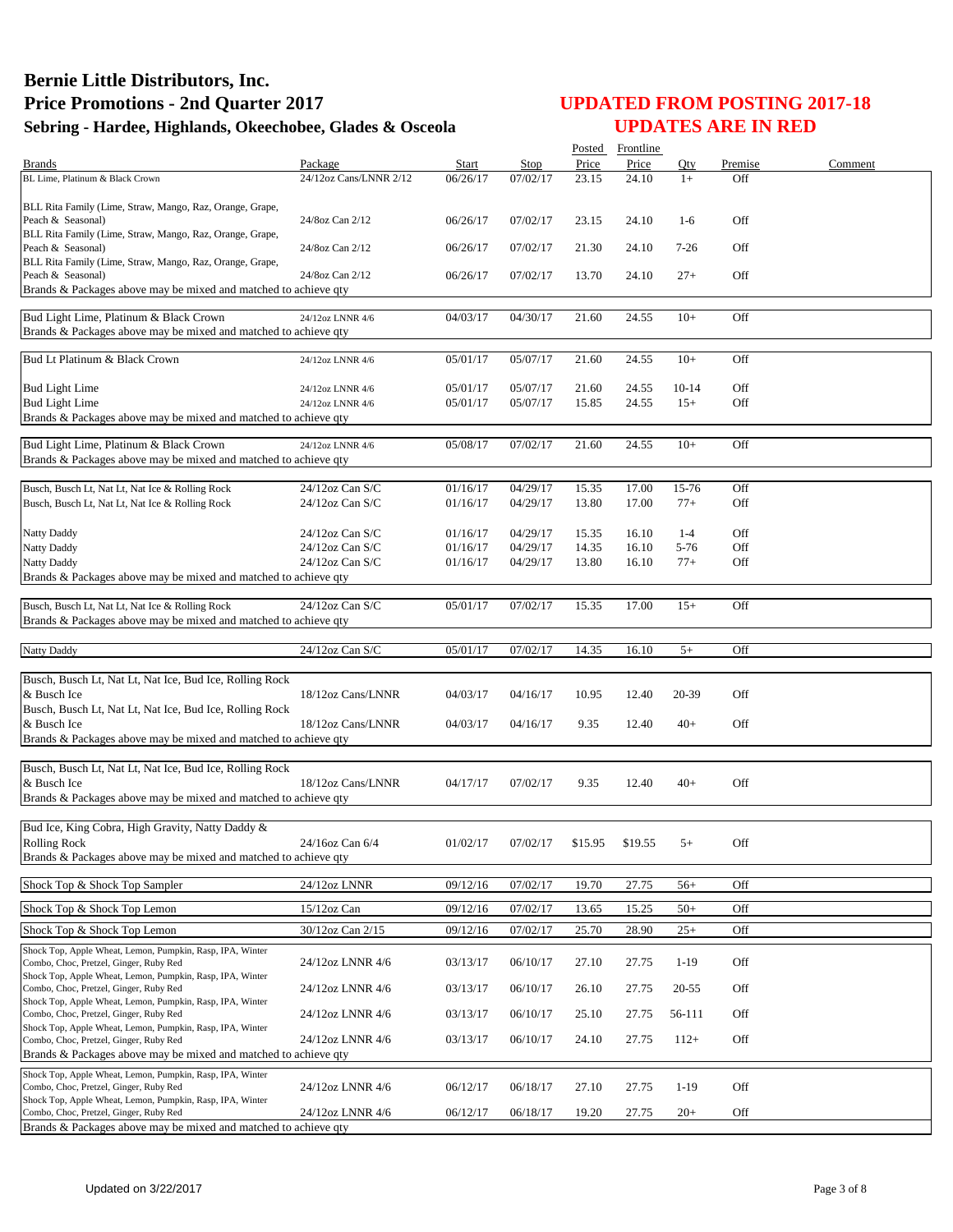|                                                                                                     |                       |          |          | Posted | Frontline |        |         |         |
|-----------------------------------------------------------------------------------------------------|-----------------------|----------|----------|--------|-----------|--------|---------|---------|
| <b>Brands</b>                                                                                       | Package               | Start    | Stop     | Price  | Price     | Oty    | Premise | Comment |
| Shock Top, Apple Wheat, Lemon, Pumpkin, Rasp, IPA, Winter<br>Combo, Choc, Pretzel, Ginger, Ruby Red | 24/12oz LNNR 4/6      | 06/19/17 | 09/02/17 | 27.10  | 27.75     | $1-19$ | Off     |         |
| Shock Top, Apple Wheat, Lemon, Pumpkin, Rasp, IPA, Winter<br>Combo, Choc, Pretzel, Ginger, Ruby Red | 24/12oz LNNR 4/6      | 06/19/17 | 09/02/17 | 26.10  | 27.75     | 20-55  | Off     |         |
| Shock Top, Apple Wheat, Lemon, Pumpkin, Rasp, IPA, Winter                                           |                       |          |          |        |           |        |         |         |
| Combo, Choc, Pretzel, Ginger, Ruby Red<br>Shock Top, Apple Wheat, Lemon, Pumpkin, Rasp, IPA, Winter | 24/12oz LNNR 4/6      | 06/19/17 | 09/02/17 | 25.10  | 27.75     | 56-111 | Off     |         |
| Combo, Choc, Pretzel, Ginger, Ruby Red                                                              | 24/12oz LNNR 4/6      | 06/19/17 | 09/02/17 | 24.10  | 27.75     | $112+$ | Off     |         |
| Brands & Packages above may be mixed and matched to achieve qty                                     |                       |          |          |        |           |        |         |         |
| Wild Blue & Redbridge                                                                               | 24/12oz LNNR 4/6      | 11/14/16 | 07/02/17 | 28.65  | 29.35     | $28+$  | Off     |         |
| Brands & Packages above may be mixed and matched to achieve qty                                     |                       |          |          |        |           |        |         |         |
| Kirin Ichiban & Kirin Light                                                                         | 24/12oz LNNR 4/6      | 11/14/16 | 07/02/17 | 23.50  | 27.75     | $10+$  | Off     |         |
| Brands & Packages above may be mixed and matched to achieve qty                                     |                       |          |          |        |           |        |         |         |
| Becks, Lt, Dark, Oktob, Sapphire, Becks NA, St Pauli &                                              |                       |          |          |        |           |        |         |         |
| <b>Bass</b>                                                                                         | 24/12oz LNNR 4/6      | 09/12/16 | 05/21/17 | 22.05  | 24.55     | 56-111 | Off     |         |
| Becks, Lt, Dark, Oktob, Sapphire, Becks NA, St Pauli &                                              |                       |          |          |        |           |        |         |         |
| <b>Bass</b>                                                                                         | 24/12oz LNNR 4/6      | 09/12/16 | 05/21/17 | 19.80  | 24.55     | $112+$ | Off     |         |
| Brands & Packages above may be mixed and matched to achieve qty                                     |                       |          |          |        |           |        |         |         |
| Becks, Lt, Dark, Oktob, Sapphire                                                                    | 24/12oz LNNR 4/6      | 05/22/17 | 05/28/17 | 16.50  | 24.55     | $20+$  | Off     |         |
| Bass Ale, S Pauli & Beck's NA                                                                       | 24/12oz LNNR 4/6      | 05/22/17 | 05/28/17 | 22.05  | 24.55     | 56-111 | Off     |         |
| Bass Ale, St Pauli & Beck's NA                                                                      | 24/12oz LNNR 4/6      | 05/22/17 | 05/28/17 | 19.80  | 24.55     | $112+$ | Off     |         |
| Brands & Packages above may be mixed and matched to achieve qty                                     |                       |          |          |        |           |        |         |         |
| Becks, Lt, Dark, Oktob, Sapphire, Becks NA, St Pauli &                                              |                       |          |          |        |           |        |         |         |
| <b>Bass</b>                                                                                         | 24/12oz LNNR 4/6      | 05/29/17 | 07/02/17 | 22.05  | 24.55     | 56-111 | Off     |         |
| Becks, Lt, Dark, Oktob, Sapphire, Becks NA, St Pauli &                                              |                       |          |          |        |           |        |         |         |
| <b>Bass</b><br>Brands & Packages above may be mixed and matched to achieve qty                      | 24/12oz LNNR 4/6      | 05/29/17 | 07/02/17 | 19.80  | 24.55     | $112+$ | Off     |         |
|                                                                                                     |                       |          |          |        |           |        |         |         |
| Becks, Light, Dark, Oktoberfest, Sapphire, St Pauli &                                               |                       |          |          |        |           |        |         |         |
| <b>Bass</b>                                                                                         | 24/12oz LNNR/CAN 2/12 | 03/06/17 | 04/16/17 | 20.35  | 24.10     | 56-111 | Off     |         |
| Becks, Light, Dark, Oktoberfest, Sapphire, St Pauli &<br><b>Bass</b>                                | 24/12oz LNNR/CAN 2/12 | 03/06/17 | 04/16/17 | 19.80  | 24.10     | $112+$ | Off     |         |
|                                                                                                     |                       |          |          |        |           |        |         |         |
| Land Shark                                                                                          | 24/12oz LNNR/CAN 2/12 | 03/06/17 | 04/16/17 | 22.15  | 24.10     | 56-111 | Off     |         |
| Land Shark                                                                                          | 24/12oz LNNR/CAN 2/12 | 03/06/17 | 04/16/17 | 20.35  | 24.10     | $112+$ | Off     |         |
| Brands & Packages above may be mixed and matched to achieve qty                                     |                       |          |          |        |           |        |         |         |
| Becks, Light, Dark, Oktoberfest, Sapphire, St Pauli &                                               |                       |          |          |        |           |        |         |         |
| <b>Bass</b>                                                                                         | 24/12oz LNNR/CAN 2/12 | 04/17/17 | 04/23/17 | 19.20  | 24.10     | $10+$  | Off     |         |
|                                                                                                     |                       |          |          |        |           |        |         |         |
| Land Shark                                                                                          | 24/12oz LNNR/CAN 2/12 | 04/17/17 | 04/23/17 | 19.20  | 24.10     | $10+$  | Off     |         |
| Brands & Packages above may be mixed and matched to achieve qty                                     |                       |          |          |        |           |        |         |         |
| Becks, Light, Dark, Oktoberfest, Sapphire, St Pauli &                                               |                       |          |          |        |           |        |         |         |
| <b>Bass</b>                                                                                         | 24/12oz LNNR/CAN 2/12 | 04/24/17 | 05/07/17 | 20.35  | 24.10     | 56-111 | Off     |         |
| Becks, Light, Dark, Oktoberfest, Sapphire, St Pauli &                                               |                       |          |          |        |           |        |         |         |
| <b>Bass</b>                                                                                         | 24/12oz LNNR/CAN 2/12 | 04/24/17 | 05/07/17 | 19.80  | 24.10     | $112+$ | Off     |         |
| <b>Land Shark</b>                                                                                   | 24/12oz LNNR/CAN 2/12 | 04/24/17 | 05/07/17 | 22.15  | 24.10     | 56-111 | Off     |         |
| Land Shark                                                                                          | 24/12oz LNNR/CAN 2/12 | 04/24/17 | 05/07/17 | 20.35  | 24.10     | $112+$ | Off     |         |
| Brands & Packages above may be mixed and matched to achieve qty                                     |                       |          |          |        |           |        |         |         |
|                                                                                                     |                       |          |          |        |           |        |         |         |
| Becks, Light, Dark, Oktoberfest, Sapphire, St Pauli &                                               |                       |          |          |        |           |        |         |         |
| <b>Bass</b>                                                                                         | 24/12oz LNNR/CAN 2/12 | 05/08/17 | 05/14/17 | 19.20  | 24.10     | $10+$  | Off     |         |
| Land Shark                                                                                          | 24/12oz LNNR/CAN 2/12 | 05/08/17 | 05/14/17 | 19.20  | 24.10     | $10+$  | Off     |         |
| Brands & Packages above may be mixed and matched to achieve qty                                     |                       |          |          |        |           |        |         |         |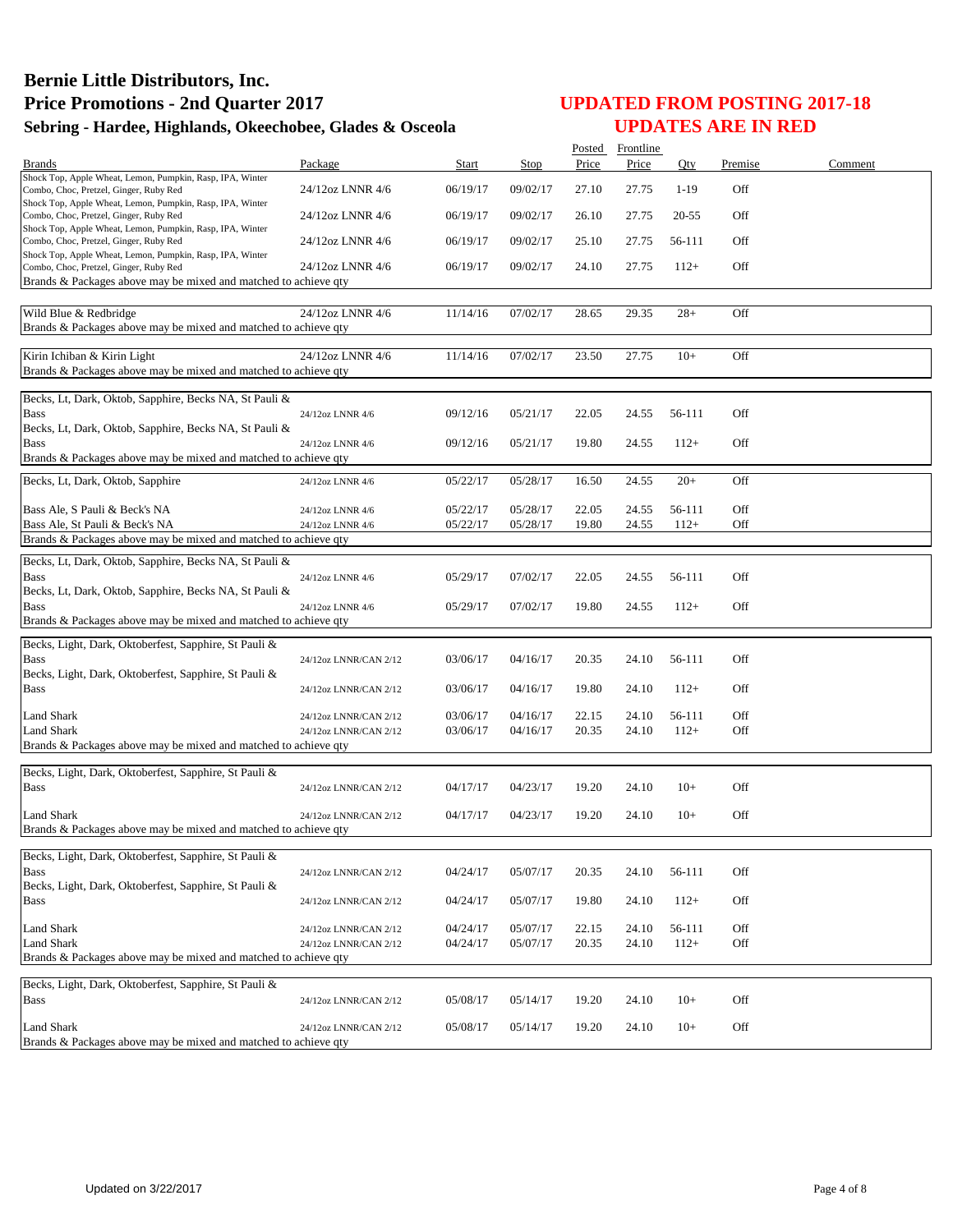|                                                                                                         |                       |          |          |       | Posted Frontline |           |         |         |
|---------------------------------------------------------------------------------------------------------|-----------------------|----------|----------|-------|------------------|-----------|---------|---------|
| <b>Brands</b>                                                                                           | Package               | Start    | Stop     | Price | Price            | Oty       | Premise | Comment |
| Becks, Light, Dark, Oktoberfest, Sapphire, St Pauli &                                                   |                       |          |          |       |                  |           |         |         |
| <b>Bass</b>                                                                                             | 24/12oz LNNR/CAN 2/12 | 05/15/17 | 06/11/17 | 20.35 | 24.10            | 56-111    | Off     |         |
| Becks, Light, Dark, Oktoberfest, Sapphire, St Pauli &                                                   |                       |          |          |       |                  |           |         |         |
| <b>Bass</b>                                                                                             | 24/12oz LNNR/CAN 2/12 | 05/15/17 | 06/11/17 | 19.80 | 24.10            | $112+$    | Off     |         |
|                                                                                                         |                       |          |          |       |                  |           |         |         |
| <b>Land Shark</b>                                                                                       | 24/12oz LNNR/CAN 2/12 | 05/15/17 | 06/11/17 | 22.15 | 24.10            | 56-111    | Off     |         |
| <b>Land Shark</b>                                                                                       | 24/12oz LNNR/CAN 2/12 | 05/15/17 | 06/11/17 | 20.35 | 24.10            | $112+$    | Off     |         |
| Brands & Packages above may be mixed and matched to achieve qty                                         |                       |          |          |       |                  |           |         |         |
| Becks, Light, Dark, Oktoberfest, Sapphire, St Pauli &                                                   |                       |          |          |       |                  |           |         |         |
| <b>Bass</b>                                                                                             | 24/12oz LNNR/CAN 2/12 | 06/12/17 | 06/18/17 | 19.20 | 24.10            | $10+$     | Off     |         |
|                                                                                                         |                       |          |          |       |                  |           |         |         |
| <b>Land Shark</b>                                                                                       | 24/12oz LNNR/CAN 2/12 | 06/12/17 | 06/18/17 | 19.20 | 24.10            | $10+$     | Off     |         |
| Brands & Packages above may be mixed and matched to achieve qty                                         |                       |          |          |       |                  |           |         |         |
|                                                                                                         |                       |          |          |       |                  |           |         |         |
| Becks, Light, Dark, Oktoberfest, Sapphire, St Pauli &                                                   |                       |          |          |       |                  |           |         |         |
| <b>Bass</b>                                                                                             | 24/12oz LNNR/CAN 2/12 | 06/19/17 | 07/09/17 | 20.35 | 24.10            | 56-111    | Off     |         |
| Becks, Light, Dark, Oktoberfest, Sapphire, St Pauli &                                                   |                       |          |          |       |                  |           |         |         |
| <b>Bass</b>                                                                                             | 24/12oz LNNR/CAN 2/12 | 06/19/17 | 07/09/17 | 19.80 | 24.10            | $112+$    | Off     |         |
|                                                                                                         |                       |          |          |       |                  |           |         |         |
| <b>Land Shark</b>                                                                                       | 24/12oz LNNR/CAN 2/12 | 06/19/17 | 07/09/17 | 22.15 | 24.10            | 56-111    | Off     |         |
| <b>Land Shark</b>                                                                                       | 24/12oz LNNR/CAN 2/12 | 06/19/17 | 07/09/17 | 20.35 | 24.10            | $112+$    | Off     |         |
| Brands & Packages above may be mixed and matched to achieve qty                                         |                       |          |          |       |                  |           |         |         |
| Beck's, Sapphire, Black Crown, BL Lime, Platinum,                                                       |                       |          |          |       |                  |           |         |         |
| Michelob Ultra & Landshark                                                                              | 24/16oz CAN 6/4       | 02/06/17 | 07/02/17 | 25.75 | 28.00            | $1 - 2$   | Off     |         |
| Beck's, Sapphire, Black Crown, BL Lime, Platinum,                                                       |                       |          |          |       |                  |           |         |         |
| Michelob Ultra & Landshark                                                                              | 24/16oz CAN 6/4       | 02/06/17 | 07/02/17 | 24.90 | 28.00            | $3+$      | Off     |         |
|                                                                                                         |                       |          |          |       |                  |           |         |         |
|                                                                                                         |                       |          |          |       |                  |           |         |         |
| Shock Top, Apple, Lemon, Pumpkin, Shockolate &                                                          | 24/16oz CAN 6/4       |          |          |       |                  |           | Off     |         |
| <b>Twisted Pretzel</b><br>Shock Top, Apple, Lemon, Pumpkin, Shockolate &                                |                       | 02/06/17 | 07/02/17 | 29.80 | 33.50            | $1 - 2$   |         |         |
|                                                                                                         |                       |          |          |       |                  | $3+$      | Off     |         |
| <b>Twisted Pretzel</b>                                                                                  | 24/16oz CAN 6/4       | 02/06/17 | 07/02/17 | 24.90 | 33.50            |           |         |         |
| Goose 312, IPA, Green Line & Four Star Pilsner                                                          | 24/16oz CAN 6/4       | 02/06/17 | 07/02/17 | 29.80 | 31.95            | $1 - 2$   | Off     |         |
| Goose 312, IPA, Green Line & Four Star Pilsner                                                          | 24/16oz CAN 6/4       | 02/06/17 | 07/02/17 | 24.90 | 31.95            | $3+$      | Off     |         |
|                                                                                                         |                       |          |          |       |                  |           |         |         |
| Bud Chelada, Bud Lt Chelada                                                                             | 24/16oz Can 6/4       | 02/06/17 | 07/02/17 | 29.80 | 33.50            | $1+$      | Off     |         |
|                                                                                                         |                       |          |          |       |                  |           |         |         |
| Rita Splash (Lime, Strawberry & Pineapple)                                                              | 24/16oz CAN 4/6       | 02/06/17 | 07/02/17 | 29.80 | 37.50            | $1+$      | Off     |         |
|                                                                                                         |                       |          |          |       |                  |           |         |         |
| BL Lime Rita Family & Oculto                                                                            | 24/16oz CAN 6/4       | 02/06/17 | 07/02/17 | 29.80 | 37.50            | $1+$      | Off     |         |
| Brands & Packages above may be mixed and matched to achieve qty                                         |                       |          |          |       |                  |           |         |         |
|                                                                                                         |                       |          |          |       |                  |           |         |         |
| <b>Boddington's Pub</b>                                                                                 | 24/16oz CAN 6/4       | 01/04/16 | 07/02/17 | 39.15 | 41.75            | $72+$     | Off     |         |
|                                                                                                         |                       |          |          |       |                  |           |         |         |
| BP Blueberry, Oktoberfest, Pumpkin, Summer, Winter, Spring,                                             |                       |          |          |       |                  |           |         |         |
| Toasted Lager, Hoptical Illusion, Mosaic Session IPA & Honey                                            |                       |          |          |       |                  |           |         |         |
| Robber<br>BP Blueberry, Oktoberfest, Pumpkin, Summer, Winter, Spring,                                   | 24/12oz LNNR 4/6      | 03/20/17 | 06/25/17 | 27.70 | 30.90            | $25 - 55$ | Off     |         |
| Toasted Lager, Hoptical Illusion, Mosaic Session IPA & Honey                                            |                       |          |          |       |                  |           |         |         |
| Robber                                                                                                  | 24/12oz LNNR 4/6      | 03/20/17 | 06/25/17 | 26.70 | 30.90            | $56+$     | Off     |         |
|                                                                                                         |                       |          |          |       |                  |           |         |         |
| Goose 312, 312 Pale Ale, Honkers, IPA, Winter, Summer, Harvest                                          |                       |          |          |       |                  |           |         |         |
| Ale, Sixth Day, Endless IPA, Rambler IPA, Oktob, 10 Hills Pale Ale,                                     |                       |          |          |       |                  |           |         |         |
| Four Star, Green Line, Preseason                                                                        | 24/12oz LNNR/Can 4/6  | 03/20/17 | 06/25/17 | 27.70 | 30.90            | $25 - 55$ | Off     |         |
| Goose 312, 312 Pale Ale, Honkers, IPA, Winter, Summer, Harvest                                          |                       |          |          |       |                  |           |         |         |
| Ale, Sixth Day, Endless IPA, Rambler IPA, Oktob, 10 Hills Pale Ale,<br>Four Star, Green Line, Preseason | 24/12oz LNNR/Can 4/6  | 03/20/17 | 06/25/17 | 26.70 | 30.90            | $56+$     | Off     |         |
| Brands & Packages above may be mixed and matched to achieve qty                                         |                       |          |          |       |                  |           |         |         |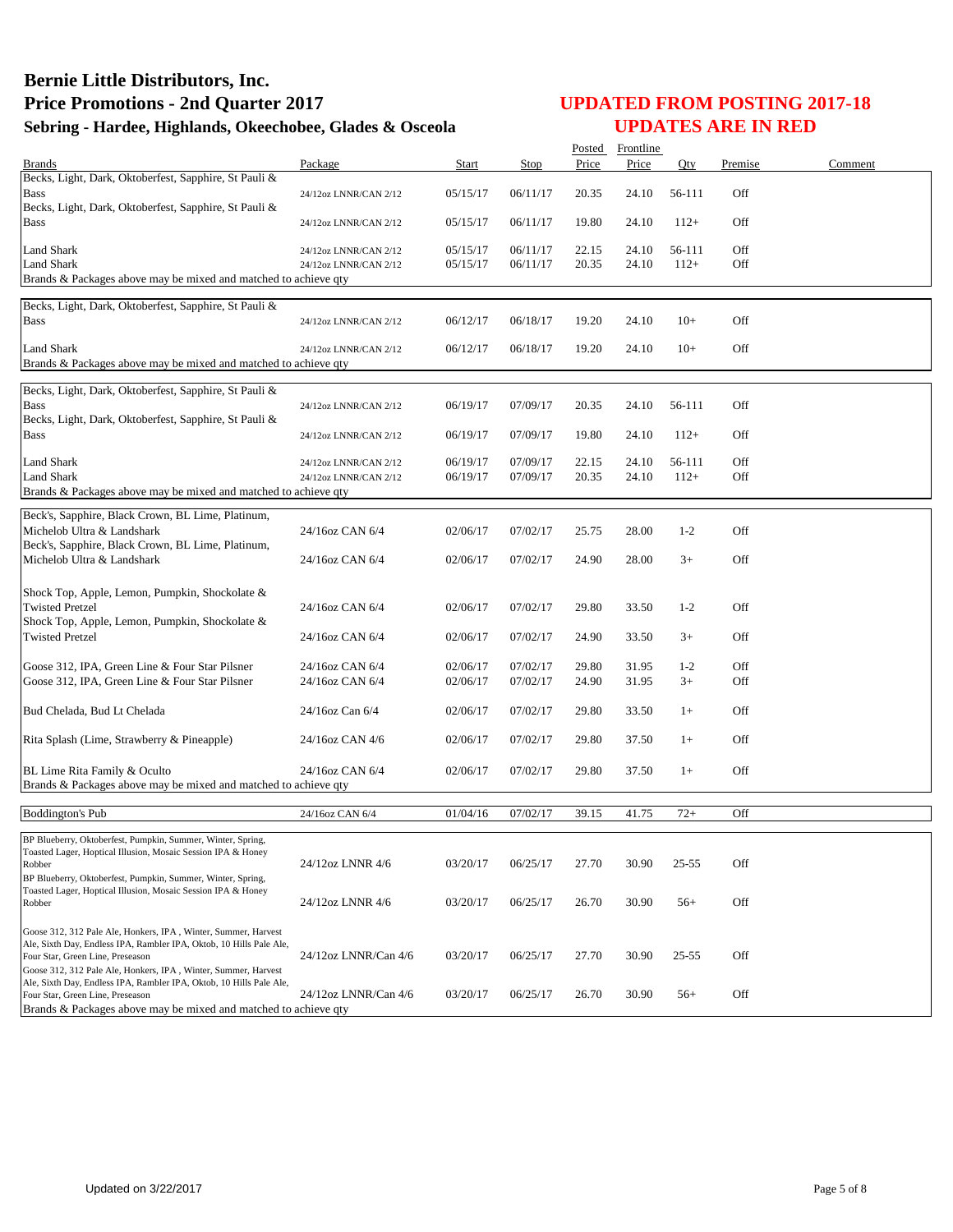|                                                                                                                                                                                                                                             |                                                 |                      |                      | Posted         | Frontline      |                |            |         |
|---------------------------------------------------------------------------------------------------------------------------------------------------------------------------------------------------------------------------------------------|-------------------------------------------------|----------------------|----------------------|----------------|----------------|----------------|------------|---------|
| <b>Brands</b>                                                                                                                                                                                                                               | Package                                         | Start                | Stop                 | Price          | Price          | Oty            | Premise    | Comment |
| BP Blueberry, Oktoberfest, Pumpkin, Summer, Winter, Spring,<br>Toasted Lager, Hoptical Illusion, Mosaic Session IPA & Honey<br>Robber                                                                                                       | 24/12oz LNNR 4/6                                | 06/26/17             | 07/02/17             | 19.20          | 30.90          | $10+$          | Off        |         |
| Goose 312, 312 Pale Ale, Honkers, IPA, Winter, Summer, Harvest<br>Ale, Sixth Day, Endless IPA, Rambler IPA, Oktob, 10 Hills Pale Ale,<br>Four Star, Green Line, Preseason<br>Goose 312, 312 Pale Ale, Honkers, IPA, Winter, Summer, Harvest | 24/12oz LNNR/Can 4/6                            | 06/26/17             | 07/02/17             | 27.70          | 30.90          | $25 - 55$      | Off        |         |
| Ale, Sixth Day, Endless IPA, Rambler IPA, Oktob, 10 Hills Pale Ale,<br>Four Star, Green Line, Preseason<br>Brands & Packages above may be mixed and matched to achieve qty                                                                  | 24/12oz LNNR/Can 4/6                            | 06/26/17             | 07/02/17             | 26.70          | 30.90          | $56+$          | Off        |         |
|                                                                                                                                                                                                                                             |                                                 |                      |                      |                |                |                |            |         |
| Shock Top, Wheat IPA, Lemon, Pumpkin, Variety, Apple, Winter,<br>Honey Bourbon, Choc, Pretzel, Ginger & Ruby Red<br>Shock Top, Wheat IPA, Lemon, Pumpkin, Variety, Apple, Winter,                                                           | 24/12oz LNNR/Can 2/12                           | 01/23/17             | 07/02/17             | 24.60          | 27.75          | 14-55          | Off        |         |
| Honey Bourbon, Choc, Pretzel, Ginger & Ruby Red                                                                                                                                                                                             | 24/12oz LNNR/Can 2/12                           | 01/23/17             | 07/02/17             | 23.60          | 27.75          | 56-111         | Off        |         |
| Shock Top, Wheat IPA, Lemon, Pumpkin, Variety, Apple, Winter,<br>Honey Bourbon, Choc, Pretzel, Ginger & Ruby Red                                                                                                                            | 24/12oz LNNR/Can 2/12                           | 01/23/17             | 07/02/17             | 22.60          | 27.75          | $112+$         | Off        |         |
| Goose 312, 312 Pale, Honkers, IPA, Winter, Summer, Fall, Harvest<br>Ale, Endless IPA, Winter, Four Star, Green Line, Seasonals<br>Goose 312, 312 Pale, Honkers, IPA, Winter, Summer, Fall, Harvest                                          | 24/12oz LNNR/CN 2/12                            | 01/23/17             | 07/02/17             | 26.25          | 29.65          | 14-55          | Off        |         |
| Ale, Endless IPA, Winter, Four Star, Green Line, Seasonals<br>Brands & Packages above may be mixed and matched to achieve qty                                                                                                               | 24/12oz LNNR/CN 2/12                            | 01/23/17             | 07/02/17             | 25.25          | 29.65          | $56+$          | Off        |         |
|                                                                                                                                                                                                                                             |                                                 |                      |                      |                |                |                |            |         |
| Goose Seasonal Sampler<br>Goose Seasonal Sampler                                                                                                                                                                                            | 24/12oz Can<br>24/12oz Can                      | 01/02/17<br>01/02/17 | 07/02/17<br>07/02/17 | 25.45<br>24.45 | 28.85<br>28.85 | 14-55<br>$56+$ | Off<br>Off |         |
| Brands & Packages above may be mixed and matched to achieve qty                                                                                                                                                                             |                                                 |                      |                      |                |                |                |            |         |
| Goose Seasonal Sampler                                                                                                                                                                                                                      | 24/12oz LNNR                                    | 01/02/17             | 07/02/17             | 26.80          | 28.85          | $10-55$        | Off        |         |
| Goose Seasonal Sampler                                                                                                                                                                                                                      | 24/12oz LNNR                                    | 01/02/17             | 07/02/17             | 25.50          | 28.85          | 56-111         | Off        |         |
| Goose Seasonal Sampler                                                                                                                                                                                                                      | 24/12oz LNNR                                    | 01/02/17             | 07/02/17             | 24.50          | 28.85          | $112+$         | Off        |         |
| Brands & Packages above may be mixed and matched to achieve qty                                                                                                                                                                             |                                                 |                      |                      |                |                |                |            |         |
| Stella Artois                                                                                                                                                                                                                               | 20/9.6oz LNR                                    | 09/12/16             | 07/02/17             | 19.90          | 21.95          | $3+$           | Off        |         |
|                                                                                                                                                                                                                                             |                                                 |                      |                      |                |                |                |            |         |
| Stella Artois, Cidre, Hoegaarden, Leffe Blonde/Brown                                                                                                                                                                                        | 24/11.2oz LNNR/CN 4/6                           | 04/03/17             | 04/23/17             | 26.40          | 32.55          | 56-111         | Off        |         |
| Stella Artois, Cidre, Hoegaarden, Leffe Blonde/Brown                                                                                                                                                                                        | 24/11.2oz LNNR/CN 4/6                           | 04/03/17             | 04/23/17             | 25.75          | 32.55          | 112-215        | Off        |         |
| Stella Artois, Cidre, Hoegaarden, Leffe Blonde/Brown                                                                                                                                                                                        | 24/11.2oz LNNR/CN 4/6                           | 04/03/17             | 04/23/17             | 24.46          | 32.55          | $216+$         | Off        |         |
| Stella, Stella Cidre, Hoegaarden, Belgian Sampler                                                                                                                                                                                           | 24/11.2oz LNNR/Can 2/12 &<br>20/14.9oz Can 2/12 | 04/03/17             | 04/23/17             | 30.30          | 33.30          | $1 - 4$        | Off        |         |
| Stella, Stella Cidre, Hoegaarden, Belgian Sampler                                                                                                                                                                                           | 24/11.2oz LNNR/Can 2/12 &<br>20/14.9oz Can 2/12 | 04/03/17             | 04/23/17             | 27.00          | 33.30          | $5 - 55$       | Off        |         |
| Stella, Stella Cidre, Hoegaarden, Belgian Sampler                                                                                                                                                                                           | 24/11.2oz LNNR/Can 2/12 &<br>20/14.9oz Can 2/12 | 04/03/17             | 04/23/17             | 26.40          | 33.30          | 56-111         | Off        |         |
| Stella, Stella Cidre, Hoegaarden, Belgian Sampler                                                                                                                                                                                           | 24/11.2oz LNNR/Can 2/12 &<br>20/14.9oz Can 2/12 | 04/03/17             | 04/23/17             | 25.75          | 33.30          | $112+$         | Off        |         |
| Brands & Packages above may be mixed and matched to achieve qty                                                                                                                                                                             |                                                 |                      |                      |                |                |                |            |         |
| Stella Artois, Cidre, Hoegaarden, Leffe Blonde/Brown                                                                                                                                                                                        | 24/11.2oz LNNR 4/6                              | 04/24/17             | 04/30/17             | 26.40          | 32.55          | 56-111         | Off        |         |
| Stella Artois, Cidre, Hoegaarden, Leffe Blonde/Brown                                                                                                                                                                                        | 24/11.2oz LNNR 4/6                              | 04/24/17             | 04/30/17             | 25.75          | 32.55          | 112-215        | Off        |         |
| Stella Artois, Cidre, Hoegaarden, Leffe Blonde/Brown                                                                                                                                                                                        | 24/11.2oz LNNR 4/6                              | 04/24/17             | 04/30/17             | 24.46          | 32.55          | $216+$         | Off        |         |
| Stella Artois                                                                                                                                                                                                                               | 24/11.2oz Can 4/6                               | 04/24/17             | 04/30/17             | 21.60          | 32.55          | $10+$          | Off        |         |
|                                                                                                                                                                                                                                             |                                                 |                      |                      |                |                |                |            |         |
| Stella, Stella Cidre, Hoegaarden, Belgian Sampler                                                                                                                                                                                           | 24/11.2oz LNNR/Can 2/12 &<br>20/14.9oz Can 2/12 | 04/24/17             | 04/30/17             | 30.30          | 33.30          | $1 - 4$        | Off        |         |
| Stella, Stella Cidre, Hoegaarden, Belgian Sampler                                                                                                                                                                                           | 24/11.2oz LNNR/Can 2/12 &<br>20/14.9oz Can 2/12 | 04/24/17             | 04/30/17             | 27.00          | 33.30          | $5 - 55$       | Off        |         |
| Stella, Stella Cidre, Hoegaarden, Belgian Sampler                                                                                                                                                                                           | 24/11.2oz LNNR/Can 2/12 &<br>20/14.9oz Can 2/12 | 04/24/17             | 04/30/17             | 26.40          | 33.30          | 56-111         | Off        |         |
| Stella, Stella Cidre, Hoegaarden, Belgian Sampler                                                                                                                                                                                           | 24/11.2oz LNNR/Can 2/12 &<br>20/14.9oz Can 2/12 | 04/24/17             | 04/30/17             | 25.75          | 33.30          | $112+$         | Off        |         |
| Brands & Packages above may be mixed and matched to achieve qty                                                                                                                                                                             |                                                 |                      |                      |                |                |                |            |         |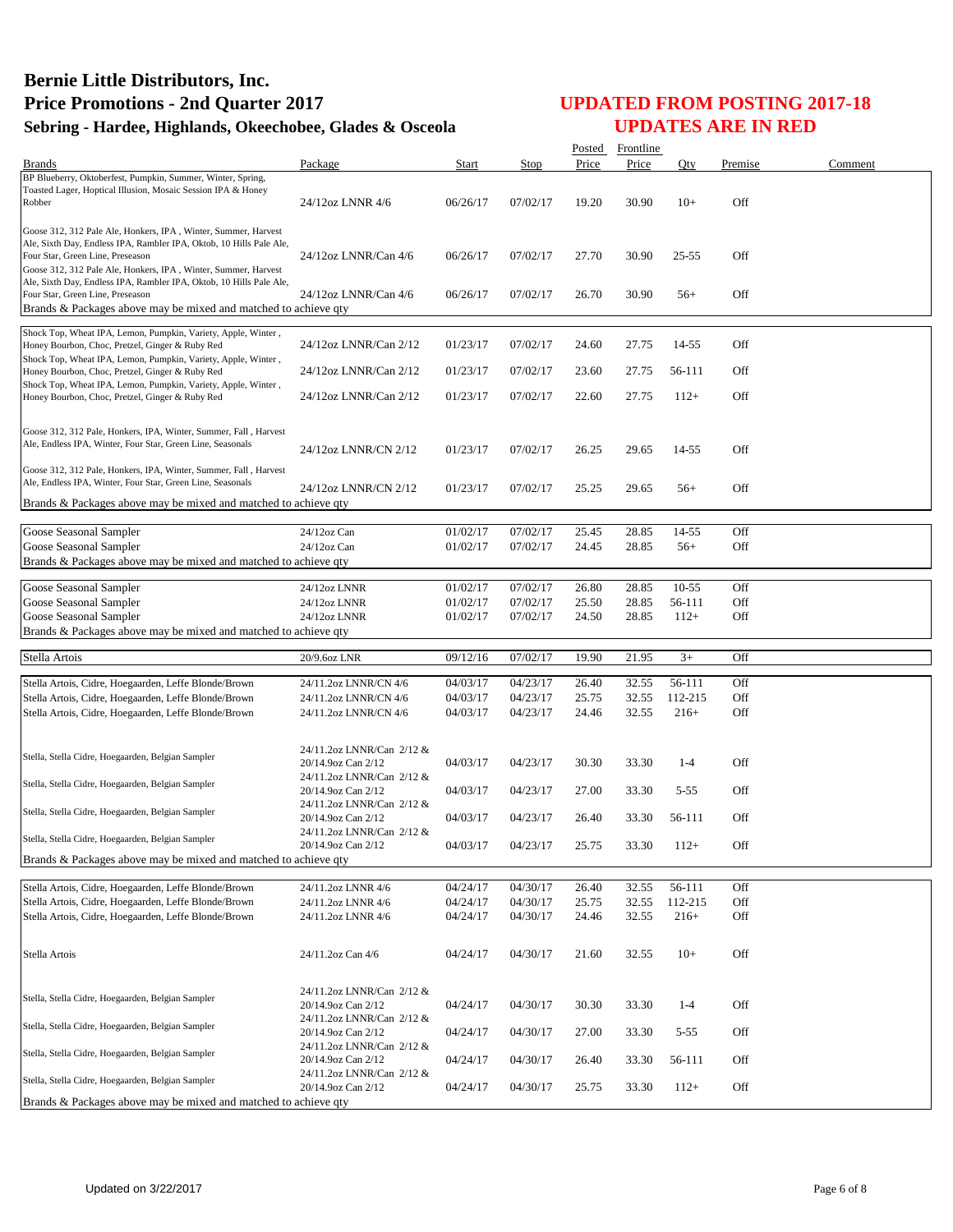|                                                                                                                                                    |                           |          |          |       | Posted Frontline |          |          |         |
|----------------------------------------------------------------------------------------------------------------------------------------------------|---------------------------|----------|----------|-------|------------------|----------|----------|---------|
| <b>Brands</b>                                                                                                                                      | Package                   | Start    | Stop     | Price | Price            | Otv      | Premise  | Comment |
| Stella Artois, Cidre, Hoegaarden, Leffe Blonde/Brown                                                                                               | 24/11.2oz LNNR/CN 4/6     | 05/01/17 | 07/02/17 | 26.40 | 32.55            | 56-111   | Off      |         |
| Stella Artois, Cidre, Hoegaarden, Leffe Blonde/Brown                                                                                               | 24/11.2oz LNNR/CN 4/6     | 05/01/17 | 07/02/17 | 25.75 | 32.55            | 112-215  | Off      |         |
| Stella Artois, Cidre, Hoegaarden, Leffe Blonde/Brown                                                                                               | 24/11.2oz LNNR/CN 4/6     | 05/01/17 | 07/02/17 | 24.46 | 32.55            | $216+$   | Off      |         |
|                                                                                                                                                    |                           |          |          |       |                  |          |          |         |
|                                                                                                                                                    | 24/11.2oz LNNR/Can 2/12 & |          |          |       |                  |          |          |         |
| Stella, Stella Cidre, Hoegaarden, Belgian Sampler                                                                                                  | 20/14.9oz Can 2/12        | 05/01/17 | 07/02/17 | 30.30 | 33.30            | $1 - 4$  | Off      |         |
|                                                                                                                                                    | 24/11.2oz LNNR/Can 2/12 & |          |          |       |                  |          |          |         |
| Stella, Stella Cidre, Hoegaarden, Belgian Sampler                                                                                                  | 20/14.9oz Can 2/12        | 05/01/17 | 07/02/17 | 27.00 | 33.30            | $5 - 55$ | Off      |         |
|                                                                                                                                                    | 24/11.2oz LNNR/Can 2/12 & |          |          |       |                  |          |          |         |
| Stella, Stella Cidre, Hoegaarden, Belgian Sampler                                                                                                  | 20/14.9oz Can 2/12        | 05/01/17 | 07/02/17 | 26.40 | 33.30            | 56-111   | Off      |         |
|                                                                                                                                                    | 24/11.2oz LNNR/Can 2/12 & |          |          |       |                  |          |          |         |
| Stella, Stella Cidre, Hoegaarden, Belgian Sampler                                                                                                  | 20/14.9oz Can 2/12        | 05/01/17 | 07/02/17 | 25.75 | 33.30            | $112+$   | Off      |         |
| Brands & Packages above may be mixed and matched to achieve qty                                                                                    |                           |          |          |       |                  |          |          |         |
| Kona Longboard, Fire Rock, Pipeline, Wailua Wheat, Koko Brown,                                                                                     |                           |          |          |       |                  |          |          |         |
| Castaway, Big Wave, Lemongrass & Lavaman                                                                                                           | 24/12oz LNNR 4/6          | 05/01/17 | 05/28/17 | 25.56 | 28.76            | $15+$    | On & Off |         |
| Brands & Packages above may be mixed and matched to achieve qty                                                                                    |                           |          |          |       |                  |          |          |         |
|                                                                                                                                                    |                           |          |          |       |                  |          |          |         |
| Kona Longboard, Castaway, Variety & Big Wave                                                                                                       | 2/12/12 LNNR & Can        | 04/03/17 | 04/30/17 | 23.98 | 27.18            | $15+$    | On & Off |         |
| Brands & Packages above may be mixed and matched to achieve qty                                                                                    |                           |          |          |       |                  |          |          |         |
|                                                                                                                                                    |                           |          |          |       |                  |          |          |         |
| Widmer Hefeweizen, Drop Top Amber Ale, Drifter Pale Ale, Rotator                                                                                   |                           |          |          |       |                  |          |          |         |
| IPA, Upheaval, Alchemy & BRRR                                                                                                                      | 24/12oz LNNR 4/6          | 04/03/17 | 04/30/17 | 28.80 | 32.00            | $15+$    | Off      |         |
|                                                                                                                                                    |                           |          |          |       |                  |          |          |         |
| Widmer Hefeweizen, Drop Top Amber Ale, Drifter Pale Ale, Rotator<br>IPA, Upheaval, Alchemy & BRRR                                                  | 24/12oz LNNR 4/6          | 05/29/17 | 07/02/17 | 28.80 | 32.00            | $15+$    | Off      |         |
| Brands & Packages above may be mixed and matched to achieve qty                                                                                    |                           |          |          |       |                  |          |          |         |
|                                                                                                                                                    |                           |          |          |       |                  |          |          |         |
| SweetWater 420, IPA & Tacklebox                                                                                                                    | 24/12oz LNNR/Can 2/12     | 10/10/16 | 12/30/17 | 27.00 | 29.15            | $5+$     | Off      |         |
| Brands & Packages above may be mixed and matched to achieve qty                                                                                    |                           |          |          |       |                  |          |          |         |
|                                                                                                                                                    |                           |          |          |       |                  |          |          |         |
| SweetWater 420, IPA                                                                                                                                | 24/16oz Can 6/4           | 1/2/17   | 12/30/17 | 28.50 | 33.45            | $2+$     | Off      |         |
| Brands & Packages above may be mixed and matched to achieve qty                                                                                    |                           |          |          |       |                  |          |          |         |
|                                                                                                                                                    |                           |          |          |       |                  |          |          |         |
| 3 Daughters Beach Blonde, Rod Bender, Stern Line, Bimini                                                                                           |                           |          |          |       |                  |          |          |         |
| Twist & Blonde Coffee                                                                                                                              | 24/12oz Can 4/6           | 4/30/17  | 6/3/17   | 28.00 | 30.00            | $3+$     | Off      |         |
|                                                                                                                                                    |                           |          |          |       |                  |          |          |         |
| 3 Daughters Beach Blonde, Rod Bender, Stern Line, Bimini                                                                                           |                           |          |          |       |                  |          |          |         |
| Twist & Blonde Coffee                                                                                                                              | 24/12oz Can 4/6           | 6/25/17  | 7/22/17  | 28.00 | 30.00            | $3+$     | Off      |         |
| Brands & Packages above may be mixed and matched to achieve qty                                                                                    |                           |          |          |       |                  |          |          |         |
|                                                                                                                                                    |                           |          |          |       |                  |          |          |         |
| Seagrams Family (Wild Berries, Strawberry Daiquiri, Peach Fuzzy Navel, Classic                                                                     |                           |          |          |       |                  |          |          |         |
| Lime Margarita, Calypso Colada, Black Cherry Fizz, Bahama Mama, Jamaican Me<br>Happy, Lime Melonade, Pink Punch, Sangria, Mango, Mimosa, Raspberry |                           |          |          |       |                  |          |          |         |
| Lemonade, Watermelon Splash, Blackberry Breezer, Kiwi Strawberry, Aloha Tini,                                                                      |                           |          |          |       |                  |          |          |         |
| Apple Pomegranate, Orange Swirl & Pink Pineapple)                                                                                                  | 24/12oz LNNR 6/4          | 11/01/16 | 12/31/17 | 19.16 | 23.94            | $10+$    | Off      |         |
| Brands & Packages above may be mixed and matched to achieve qty                                                                                    |                           |          |          |       |                  |          |          |         |
| Magic Hat Family (#9, Dream Machine, Vinyl, Rye, Electric                                                                                          |                           |          |          |       |                  |          |          |         |
| Peel, Circus Boy, Limited Rls, Seasonals)                                                                                                          | 24/12oz NR 4/6            | 5/1/17   | 6/30/17  | 27.27 | 30.30            | $5+$     | Off      |         |
|                                                                                                                                                    |                           |          |          |       |                  |          |          |         |
| Magic Hat Family (#9, Dream Machine, Vinyl, Rye, Electric<br>Peel, Circus Boy, Limited Rls, Seasonals)                                             | 24/12oz NR 4/6            | 9/1/17   | 10/31/17 | 27.27 | 30.30            | $5+$     | Off      |         |
|                                                                                                                                                    |                           |          |          |       |                  |          |          |         |
| Brands & Packages above may be mixed and matched to achieve gty                                                                                    |                           |          |          |       |                  |          |          |         |
|                                                                                                                                                    | 24/12oz 2/12 NR & Cn      |          |          |       |                  |          |          |         |
| Magic Hat Family (#9, Variety Packs & Seasonals)                                                                                                   |                           | 3/1/17   | 4/30/17  | 24.15 | 27.10            | $5+$     | Off      |         |
| Magic Hat Family (#9, Variety Packs & Seasonals)                                                                                                   | 24/12oz 2/12 NR & Cn      | 7/1/17   | 8/31/17  | 24.15 | 27.10            | $5+$     | Off      |         |
|                                                                                                                                                    |                           |          |          |       |                  |          |          |         |
| Magic Hat Family (#9, Variety Packs & Seasonals)<br>Brands & Packages above may be mixed and matched to achieve qty                                | 24/12oz 2/12 NR & Cn      | 12/1/17  | 12/31/17 | 24.15 | 27.10            | $5+$     | Off      |         |